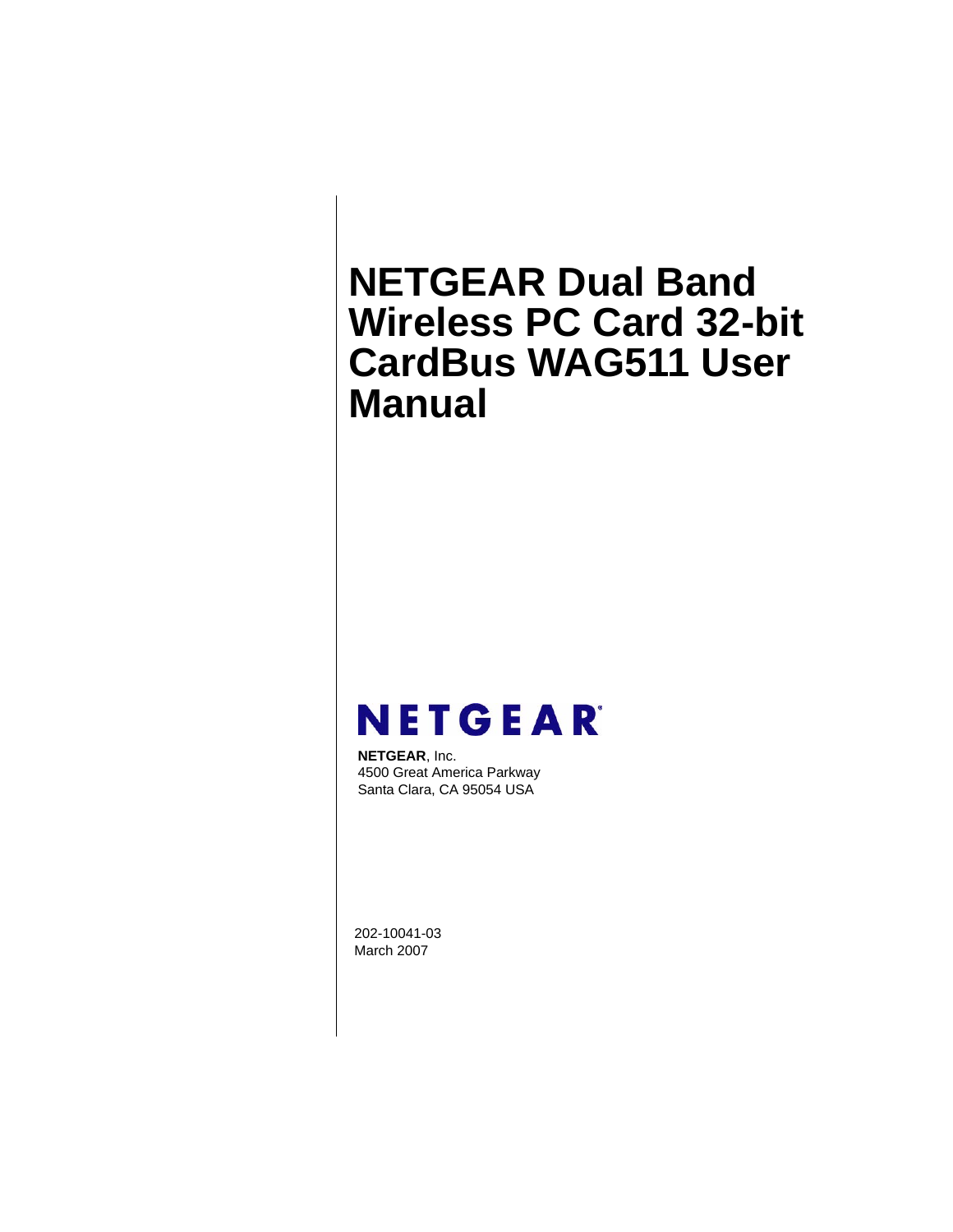#### **Technical Support**

See the support information card that shipped with your product. By registering your product at *<http://www.netgear.com/register>*, we can provide you with faster expert technical support and timely notices of product and software upgrades.

NETGEAR, INC. Support Information

Phone: 1-888-NETGEAR, for US & Canada only. For other countries, see your Support information card.

E-mail: support@netgear.com

website:*<http://www.netgear.com>*

#### **Statement of Conditions**

In the interest of improving internal design, operational function, and/or reliability, NETGEAR reserves the right to make changes to the products described in this document without notice. NETGEAR does not assume any liability that may occur due to the use or application of the product(s) or circuit layout(s) described herein.

© 2007 NETGEAR, Inc.

NETGEAR, the NETGEAR logo, The Gear Guy and Everybody's Connecting are trademarks or registered trademarks of NETGEAR, Inc. in the United States and/or other countries. Microsoft and Windows are registered trademarks of Microsoft Corporation in the United States and/or other countries. Other brand and product names are trademarks or registered trademarks of their respective holders. Information is subject to change without notice. All rights reserved.

#### **Maximum Wireless Signal Rate Derived from IEEE Standard 802.11 Specifications**

Actual data throughput will vary. Network conditions and environmental factors, including volume of network traffic, building materials and construction, and network overhead, lower actual data throughput rate.

#### **Safety and Regulatory Notices**

#### **FCC Statement**

The WAG511 has been tested and complies with the specifications for a Class B digital device, pursuant to Part 15 of the FCC Rules.

Operation is subject to the following two conditions:

(1) This device may not cause harmful interference, and

(2) This device must accept any interference received, including interference that may cause undesired operation.

These limits are designed to provide reasonable protection against harmful interference in a residential installation. This equipment generates, uses, and can radiate radio frequency energy and, if not installed and used according to the instructions, may cause harmful interference to radio communications. However, there is no guarantee that interference will not occur in a particular installation. If this equipment does cause harmful interference to radio or television reception, which is found by turning the equipment off and on, the user is encouraged to try to correct the interference by one or more of the following measures:

- Reorient or relocate the receiving antenna
- Increase the separation between the equipment or devices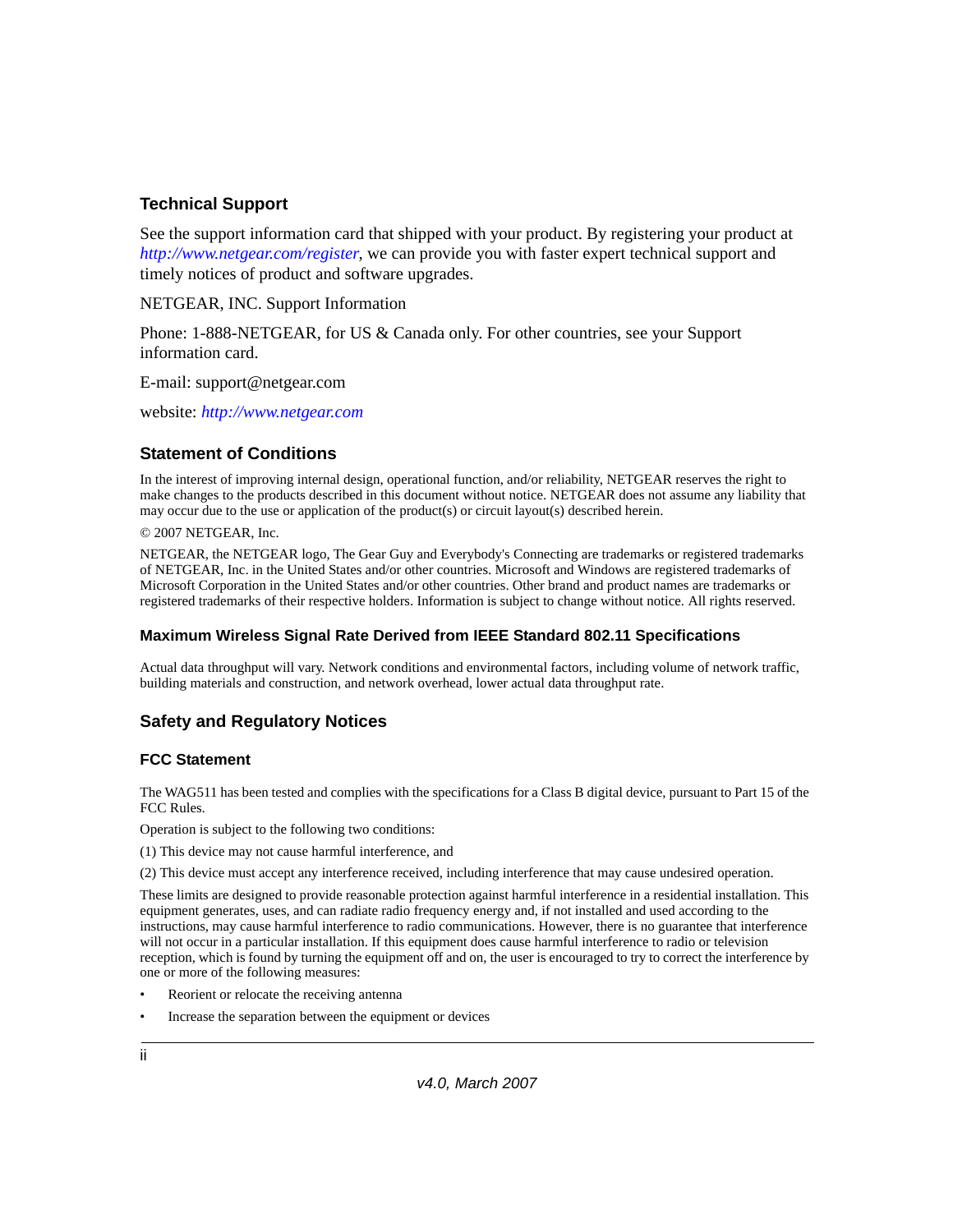- Connect the equipment to an outlet other than the receiver's
- Consult a dealer or an experienced radio/TV technician for assistance

FCC Caution: Any change or modification to the product not expressly approved by NETGEAR could void the user's authority to operate the device.

#### **FCC RF Radiation Exposure and SAR Statements**

#### **SAR Statement**

The NETGEAR WAG511 has been tested for body-worn Specific Absorption Rate (SAR) compliance. The FCC has established detailed SAR requirements and has established that these requirements have been met while installed in a host notebook computer.

#### **RF Exposure Information**

The radio module has been evaluated under FCC Bulletin OET 65C (01-01) and found to be compliant to the requirements as set forth in CFR 47 Sections, 2.1093, and 15.247 (b) (4) addressing RF Exposure from radio frequency devices. This model meets the applicable government requirements for exposure to radio frequency waves. The highest SAR level measured for this device was 0.74 W/kg.

#### **Canadian Department of Communications Industry Canada (IC) Notice**

This Class B digital apparatus complies with Canadian ICES-003 and RSS-210. Cet appareil numérique de la classe B est conforme à la norme NMB-003 et CNR-210 du Canada.

"To prevent radio interference to the licensed service, this device is intended to be operated indoors and away from windows to provide maximum shielding. Equipment (or its transmit antenna) that is installed outdoors is subject to licensing."

"Pour empêcher que cet appareil cause du brouillage au service faisant l'objet d'une licence, il doit être utilisé à l'intérieur et devrait être placé loin des fenêtres afin de fournir un écran de blindage maximal. Si le matériel (ou son antenne d'émission) est installé à l'extérieur, il doit faire l'objet d'une licence."

#### **Europe - EU Declaration of Conformity**

A printed copy of the EU Declaration of Conformity certificate for this product is provided in the WAG511 product package.

| Èesky<br>[Czech]           | NETGEAR, Inc. tímto prohlašuje, že tento NETGEAR Dual Band Wireless PC Card 32-<br>bit CardBus WAG511 je ve shodì se základními požadavky a dalšími pøíslušnými<br>ustanoveními smìrnice 1999/5/ES.                                                    |
|----------------------------|--------------------------------------------------------------------------------------------------------------------------------------------------------------------------------------------------------------------------------------------------------|
| Dansk<br>[Danish]          | Undertegnede NETGEAR, Inc. erklærer herved, at følgende udstyr NETGEAR Dual<br>Band Wireless PC Card 32-bit CardBus WAG511 overholder de væsentlige krav og øvrige<br>relevante krav i direktiv 1999/5/EF.                                             |
| <b>Deutsch</b><br>[German] | Hiermit erklärt NETGEAR, Inc., dass sich das Gerät NETGEAR Dual Band Wireless PC<br>Card 32-bit CardBus WAG511 in Übereinstimmung mit den grundlegenden Anforderungen<br>und den übrigen einschlägigen Bestimmungen der Richtlinie 1999/5/EG befindet. |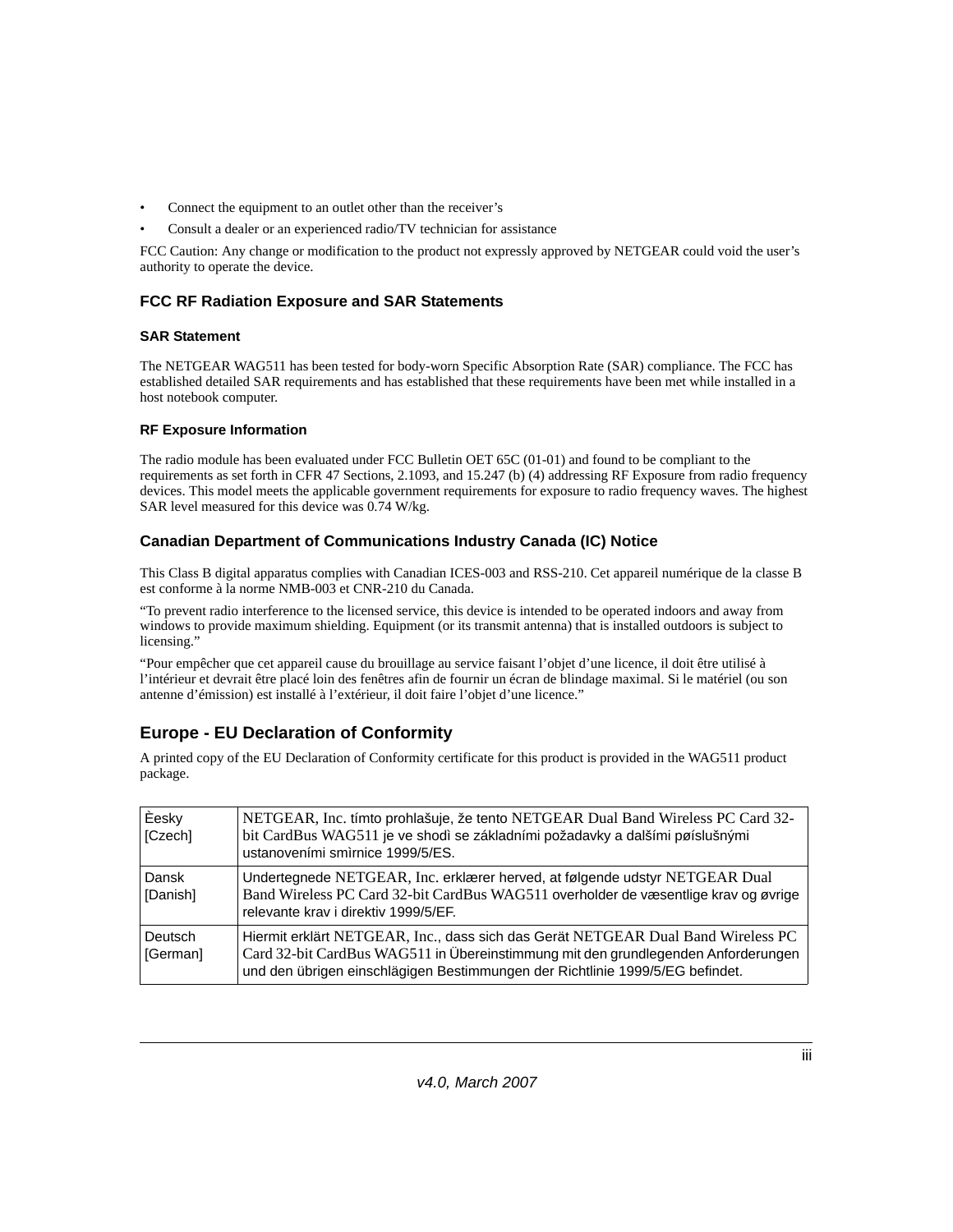| Eesti<br>[Estonian]       | Käesolevaga kinnitab NETGEAR, Inc. seadme NETGEAR Dual Band Wireless PC Card<br>32-bit CardBus WAG511 vastavust direktiivi 1999/5/EÜ põhinõuetele ja nimetatud<br>direktiivist tulenevatele teistele asjakohastele sätetele.                   |
|---------------------------|------------------------------------------------------------------------------------------------------------------------------------------------------------------------------------------------------------------------------------------------|
| English                   | Hereby, NETGEAR, Inc., declares that this NETGEAR Dual Band Wireless PC Card 32-<br>bit CardBus WAG511 is in compliance with the essential requirements and other relevant<br>provisions of Directive 1999/5/EC.                               |
| Español<br>[Spanish]      | Por medio de la presente NETGEAR, Inc. declara que el NETGEAR Dual Band Wireless<br>PC Card 32-bit CardBus WAG511 cumple con los requisitos esenciales y cualesquiera<br>otras disposiciones aplicables o exigibles de la Directiva 1999/5/CE. |
| Ελληνική<br>[Greek]       | ΜΕ ΤΗΝ ΠΑΡΟΥΣΑ NETGEAR, Inc. ΔΗΛΩΝΕΙ ΟΤΙ NETGEAR Dual Band Wireless<br>PC Card 32-bit CardBus WAG511 ΣΥΜΜΟΡΦΩΝΕΤΑΙ ΠΡΟΣ ΤΙΣ ΟΥΣΙΩΔΕΙΣ<br>ΑΠΑΙΤΗΣΕΙΣ ΚΑΙ ΤΙΣ ΛΟΙΠΕΣ ΣΧΕΤΙΚΕΣ ΔΙΑΤΑΞΕΙΣ ΤΗΣ ΟΔΗΓΙΑΣ 1999/5/ΕΚ.                                   |
| Français<br>[French]      | Par la présente NETGEAR, Inc. déclare que l'appareil NETGEAR Dual Band Wireless<br>PC Card 32-bit CardBus WAG511 est conforme aux exigences essentielles et aux autres<br>dispositions pertinentes de la directive 1999/5/CE.                  |
| Italiano<br>[Italian]     | Con la presente NETGEAR, Inc. dichiara che questo NETGEAR Dual Band Wireless PC<br>Card 32-bit CardBus WAG511 è conforme ai requisiti essenziali ed alle altre disposizioni<br>pertinenti stabilite dalla direttiva 1999/5/CE.                 |
| Latviski<br>[Latvian]     | Ar šo NETGEAR, Inc. deklarç, ka NETGEAR Dual Band Wireless PC Card 32-bit<br>CardBus WAG511 atbilst Direktîvas 1999/5/EK bûtiskajâm prasîbâm un citiem ar to<br>saistîtajiem noteikumiem.                                                      |
| Lietuviø<br>[Lithuanian]  | Šiuo NETGEAR, Inc. deklaruoja, kad šis NETGEAR Dual Band Wireless PC Card 32-bit<br>CardBus WAG511 atitinka esminius reikalavimus ir kitas 1999/5/EB Direktyvos nuostatas.                                                                     |
| Nederlands<br>[Dutch]     | Hierbij verklaart NETGEAR, Inc. dat het toestel NETGEAR Dual Band Wireless PC Card<br>32-bit CardBus WAG511 in overeenstemming is met de essentiële eisen en de andere<br>relevante bepalingen van richtlijn 1999/5/EG.                        |
| Malti<br>[Maltese]        | Hawnhekk, NETGEAR, Inc., jiddikjara li dan NETGEAR Dual Band Wireless PC Card 32-<br>bit CardBus WAG511 jikkonforma mal-tiijiet essenzjali u ma provvedimenti orajn relevanti li<br>hemm fid-Dirrettiva 1999/5/EC.                             |
| Magyar<br>[Hungarian]     | Alulírott, NETGEAR, Inc. nyilatkozom, hogy a NETGEAR Dual Band Wireless PC Card<br>32-bit CardBus WAG511 megfelel a vonatkozó alapvető követelményeknek és az 1999/5/<br>EC irányelv egyéb előírásainak.                                       |
| Polski [Polish]           | Niniejszym NETGEAR, Inc. oœwiadcza, ¿e NETGEAR Dual Band Wireless PC Card 32-<br>bit CardBus WAG511 jest zgodny z zasadniczymi wymogami oraz pozosta <sup>3</sup> ymi<br>stosownymi postanowieniami Dyrektywy 1999/5/EC.                       |
| Português<br>[Portuguese] | NETGEAR, Inc. declara que este NETGEAR Dual Band Wireless PC Card 32-bit<br>CardBus WAG511 está conforme com os requisitos essenciais e outras disposições da<br>Directiva 1999/5/CE.                                                          |
| Slovensko<br>[Slovenian]  | NETGEAR, Inc. izjavlja, da je ta NETGEAR Dual Band Wireless PC Card 32-bit CardBus<br>WAG511 v skladu z bistvenimi zahtevami in ostalimi relevantnimi doloèili direktive 1999/5/<br>ES.                                                        |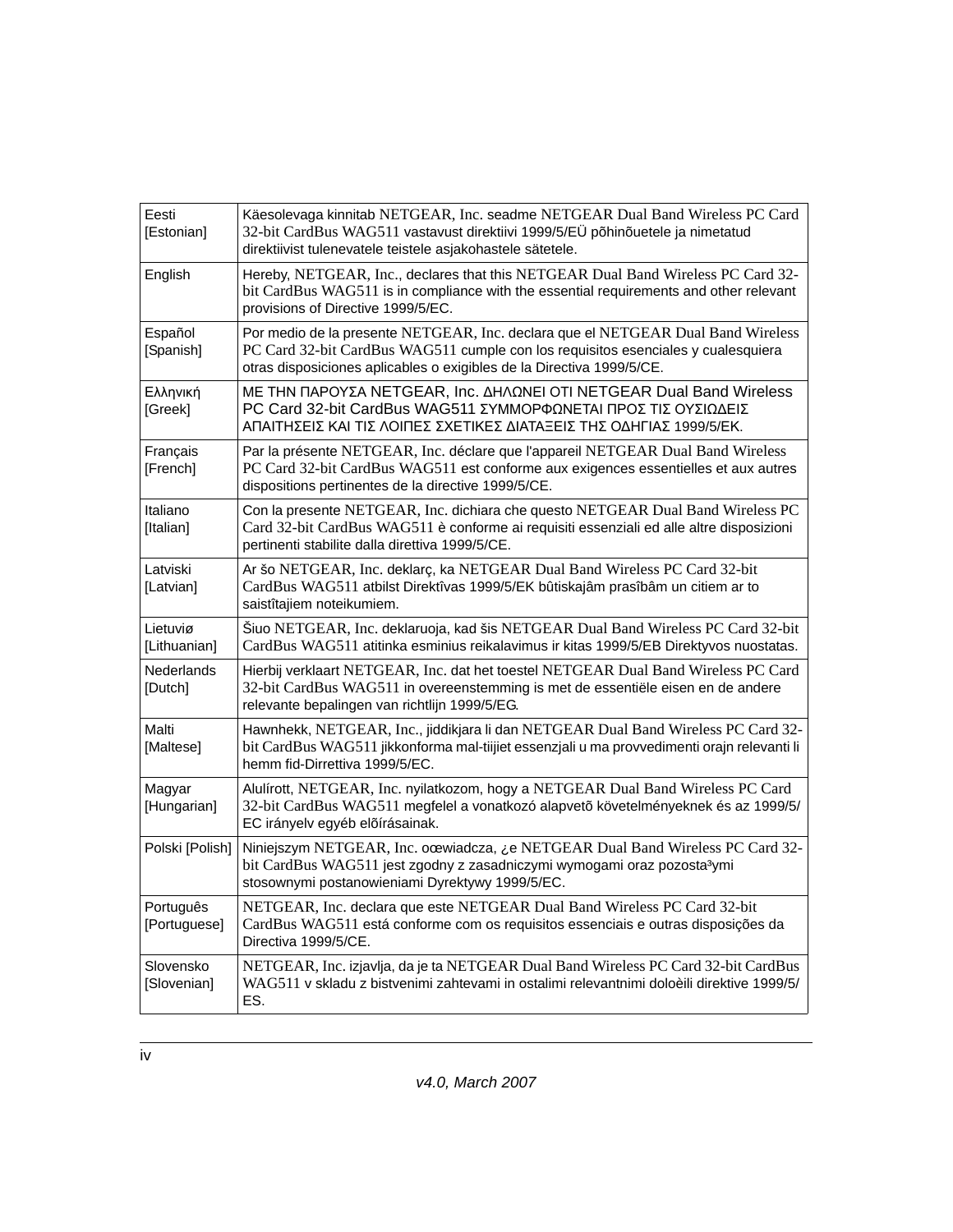| Slovensky<br>[Slovak] | NETGEAR, Inc. týmto vyhlasuje, že NETGEAR Dual Band Wireless PC Card 32-bit<br>CardBus WAG511 spåòa základné požiadavky a všetky príslušné ustanovenia Smernice<br>1999/5/ES.                                             |
|-----------------------|---------------------------------------------------------------------------------------------------------------------------------------------------------------------------------------------------------------------------|
| Suomi<br>[Finnish]    | NETGEAR, Inc. vakuuttaa täten että NETGEAR Dual Band Wireless PC Card 32-bit<br>CardBus WAG511 tyyppinen laite on direktiivin 1999/5/EY oleellisten vaatimusten ja sitä<br>koskevien direktiivin muiden ehtojen mukainen. |
| Svenska<br>[Swedish]  | Härmed intygar NETGEAR, Inc. att denna [utrustningstyp] står I överensstämmelse med<br>de väsentliga egenskapskrav och övriga relevanta bestämmelser som framgår av direktiv<br>1999/5/FG.                                |

#### **Product and Publication Details**

| <b>Model Number:</b>             | WAG511                                                   |
|----------------------------------|----------------------------------------------------------|
| <b>Publication Date:</b>         | March 2007                                               |
| <b>Product Family:</b>           | wireless adapter                                         |
| <b>Product Name:</b>             | NETGEAR Dual Band Wireless PC Card 32-bit CardBus WAG511 |
| <b>Home or Business Product:</b> | <b>Business</b>                                          |
| Language:                        | English                                                  |
| <b>Publication Part Number:</b>  | 202-10041-03                                             |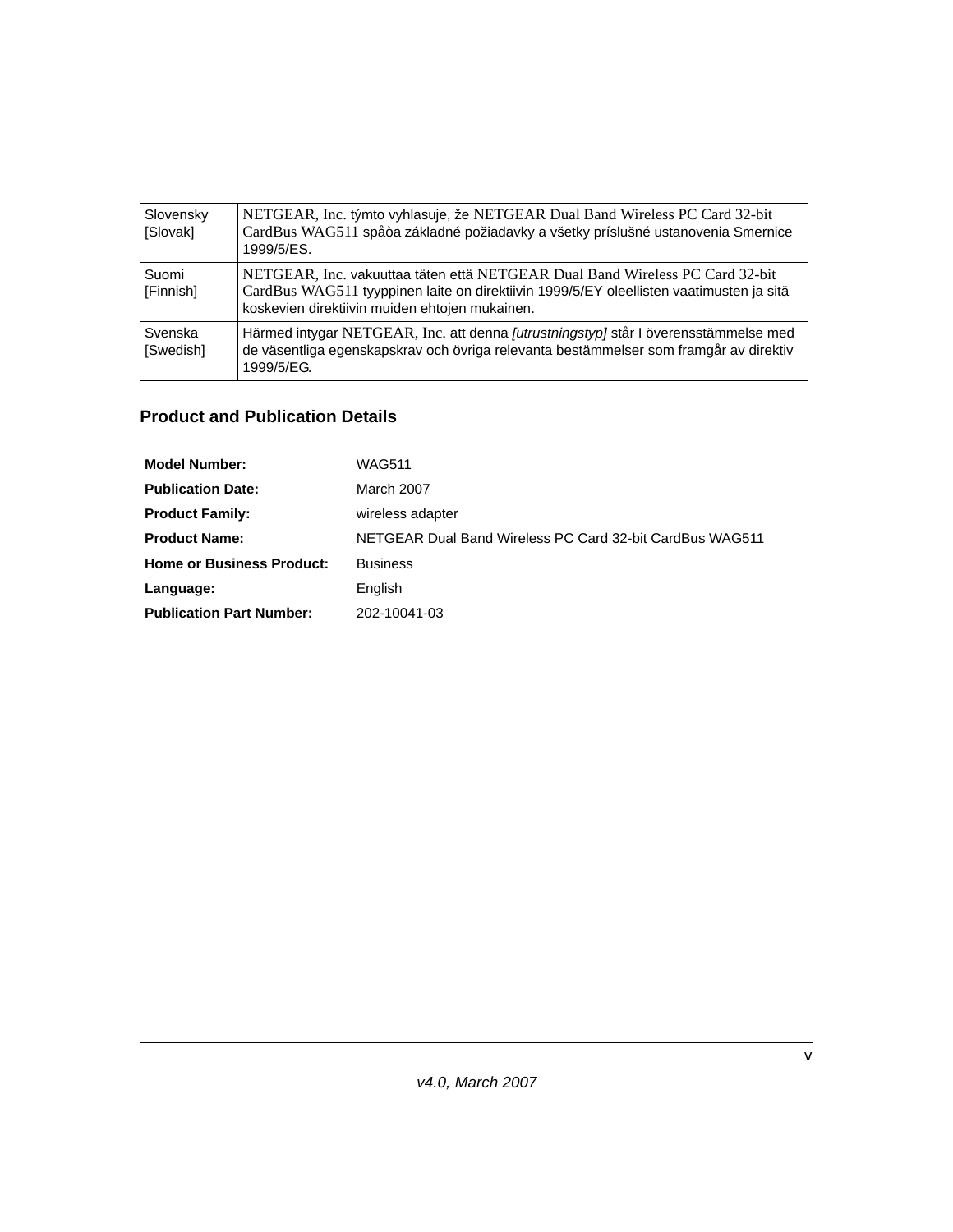#### *v4.0, March 2007*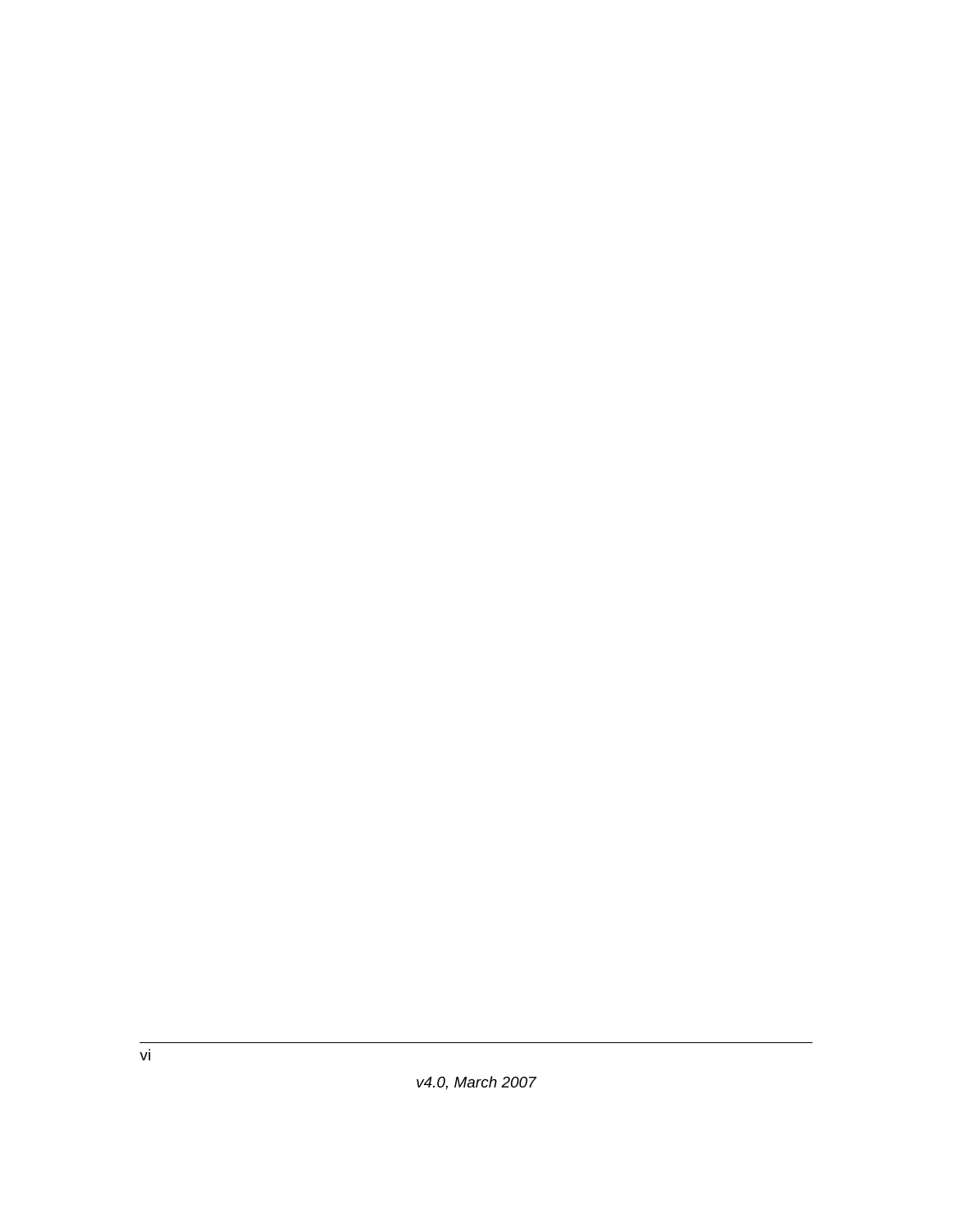## **Contents**

| <b>About This Manual</b>                                             |  |
|----------------------------------------------------------------------|--|
|                                                                      |  |
|                                                                      |  |
|                                                                      |  |
| <b>Chapter 1</b><br><b>Basic Setup</b>                               |  |
|                                                                      |  |
|                                                                      |  |
|                                                                      |  |
|                                                                      |  |
|                                                                      |  |
|                                                                      |  |
|                                                                      |  |
|                                                                      |  |
|                                                                      |  |
|                                                                      |  |
| <b>Chapter 2</b><br><b>Network Connections and Wireless Security</b> |  |
|                                                                      |  |
|                                                                      |  |
|                                                                      |  |
|                                                                      |  |
|                                                                      |  |
|                                                                      |  |
|                                                                      |  |
| Starting a Computer-to-Computer (Ad Hoc) Network Connection 2-7      |  |
|                                                                      |  |
|                                                                      |  |
|                                                                      |  |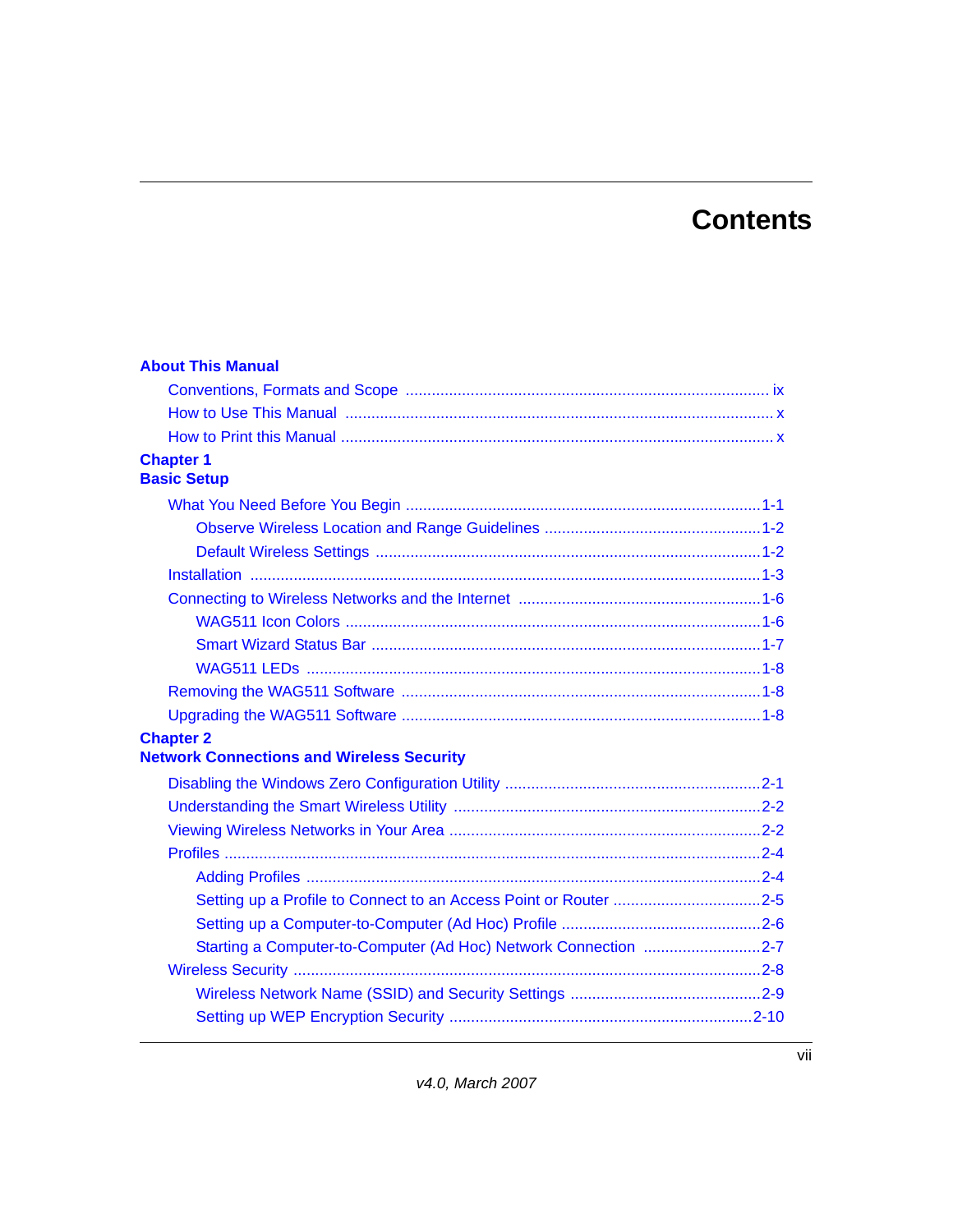| <b>Chapter 3</b><br><b>Troubleshooting</b>                                        |
|-----------------------------------------------------------------------------------|
|                                                                                   |
|                                                                                   |
|                                                                                   |
| <b>Appendix A</b><br><b>Factory Default Settings and Technical Specifications</b> |
|                                                                                   |
|                                                                                   |
| <b>Appendix A</b><br><b>Related Documents</b>                                     |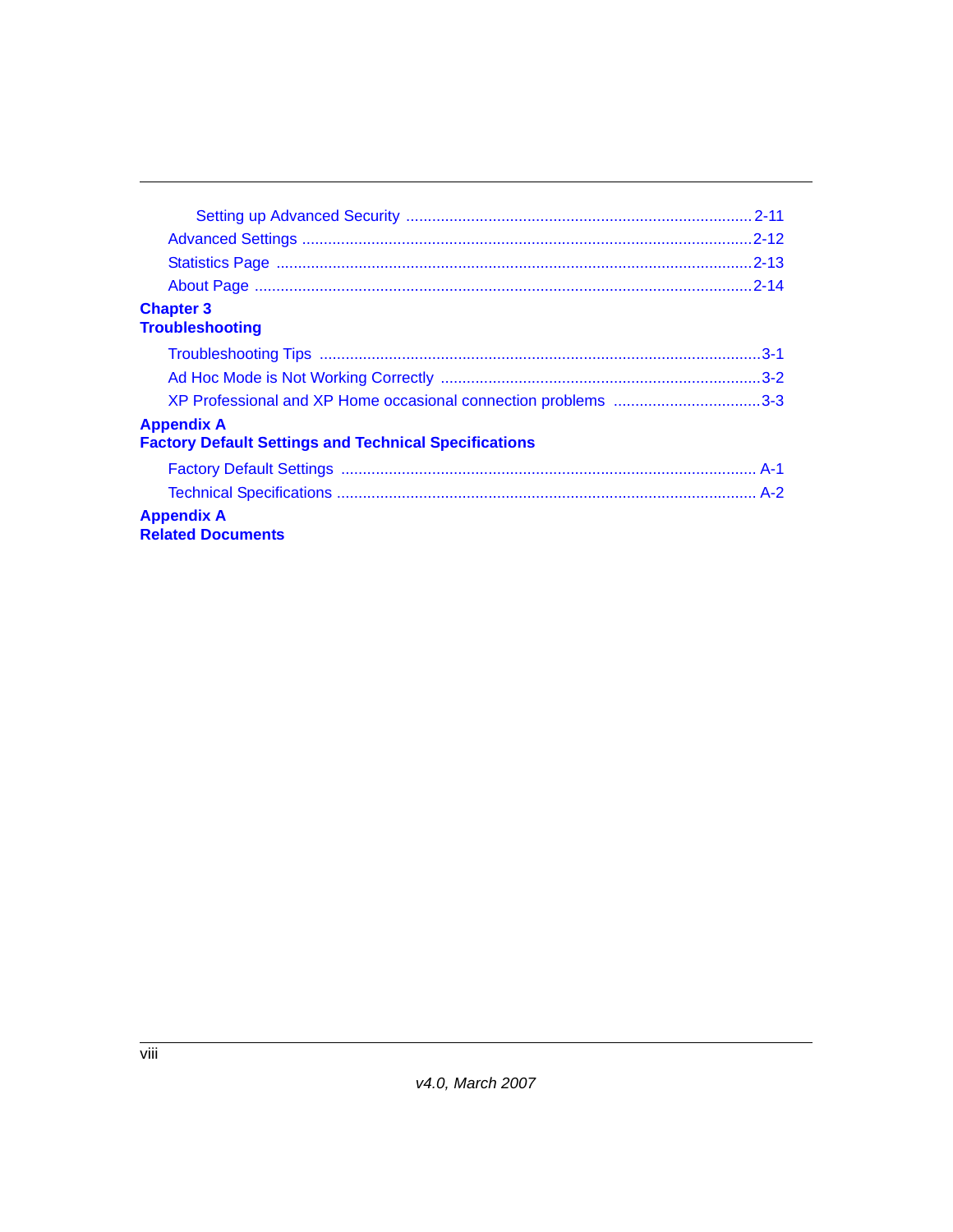## **About This Manual**

<span id="page-8-0"></span>The *NETGEAR® Dual Band Wireless PC Card 32-bit CardBus WAG511 User Manual* describes how to install, configure, and troubleshoot the NETGEAR Dual Band Wireless PC Card 32-bit CardBus WAG511. The information in this manual is intended for readers with intermediate computer and Internet skills.

## <span id="page-8-1"></span>**Conventions, Formats and Scope**

The conventions, formats, and scope of this manual are described in the following paragraphs:

• **Typographical Conventions.** This manual uses the following typographical conventions:

| <b>Italics</b> | Emphasis, books, CDs, URL names |  |
|----------------|---------------------------------|--|
| <b>Bold</b>    | User input                      |  |

• **Formats.** This manual uses the following formats to highlight special messages:





**Tip:** This format is used to highlight a procedure that will save time or resources.

• **Scope.** This manual is written for the WAG511 Wireless PC Card according to these specifications:

| <b>Product Version</b>         | INETGEAR Dual Band Wireless PC Card 32-bit CardBus WAG511 |
|--------------------------------|-----------------------------------------------------------|
| <b>Manual Publication Date</b> | March 2007                                                |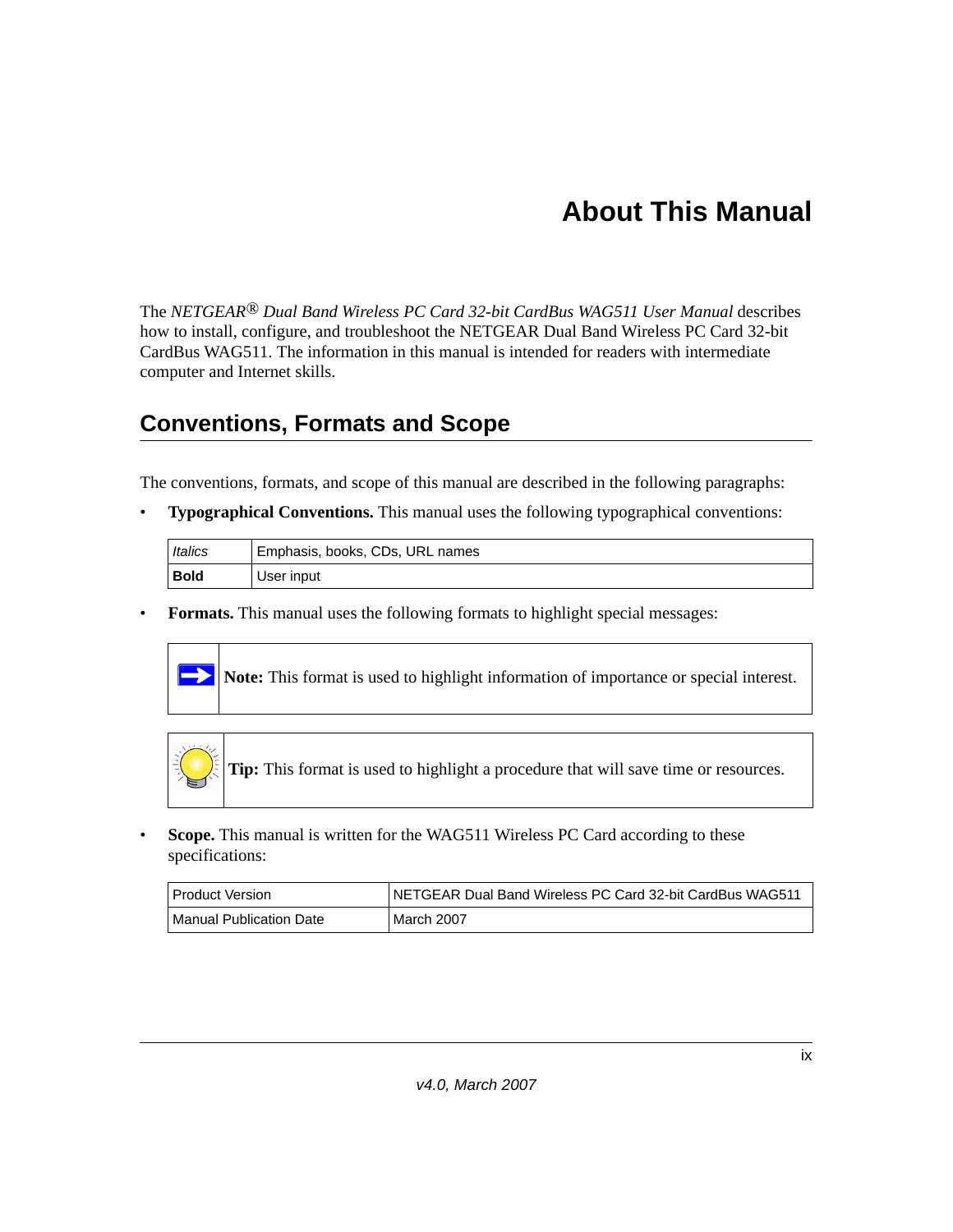For more information about network, Internet, firewall, and VPN technologies, see the links to the NETGEAR website in [Appendix A, "Related Documents"](#page-42-1).



**Note:** Product updates are available on the NETGEAR, Inc. website at *<http://kbserver.netgear.com/products/WAG511.asp>*.

### <span id="page-9-0"></span>**How to Use This Manual**

The HTML version of this manual includes the following:

- Buttons,  $>$  and  $\leq$  for browsing forwards or backwards through the manual one page at a time
- A  $\equiv$  button that displays the table of contents and an  $\equiv$  button. Double-click on a link in the table of contents or index to navigate directly to where the topic is described in the manual.
- A button to access the full NETGEAR, Inc. online knowledge base for the product model.
- Links to PDF versions of the full manual and individual chapters.

## <span id="page-9-1"></span>**How to Print this Manual**



**Tip:** If your printer supports printing two pages on a single sheet of paper, you can save paper and printer ink by selecting this feature.

To print this manual you can choose one of the following several options, according to your needs.

#### • **Printing a Page in the HTML View**.

Each page in the HTML version of the manual is dedicated to a major topic. Use the *Print* button on the browser toolbar to print the page contents.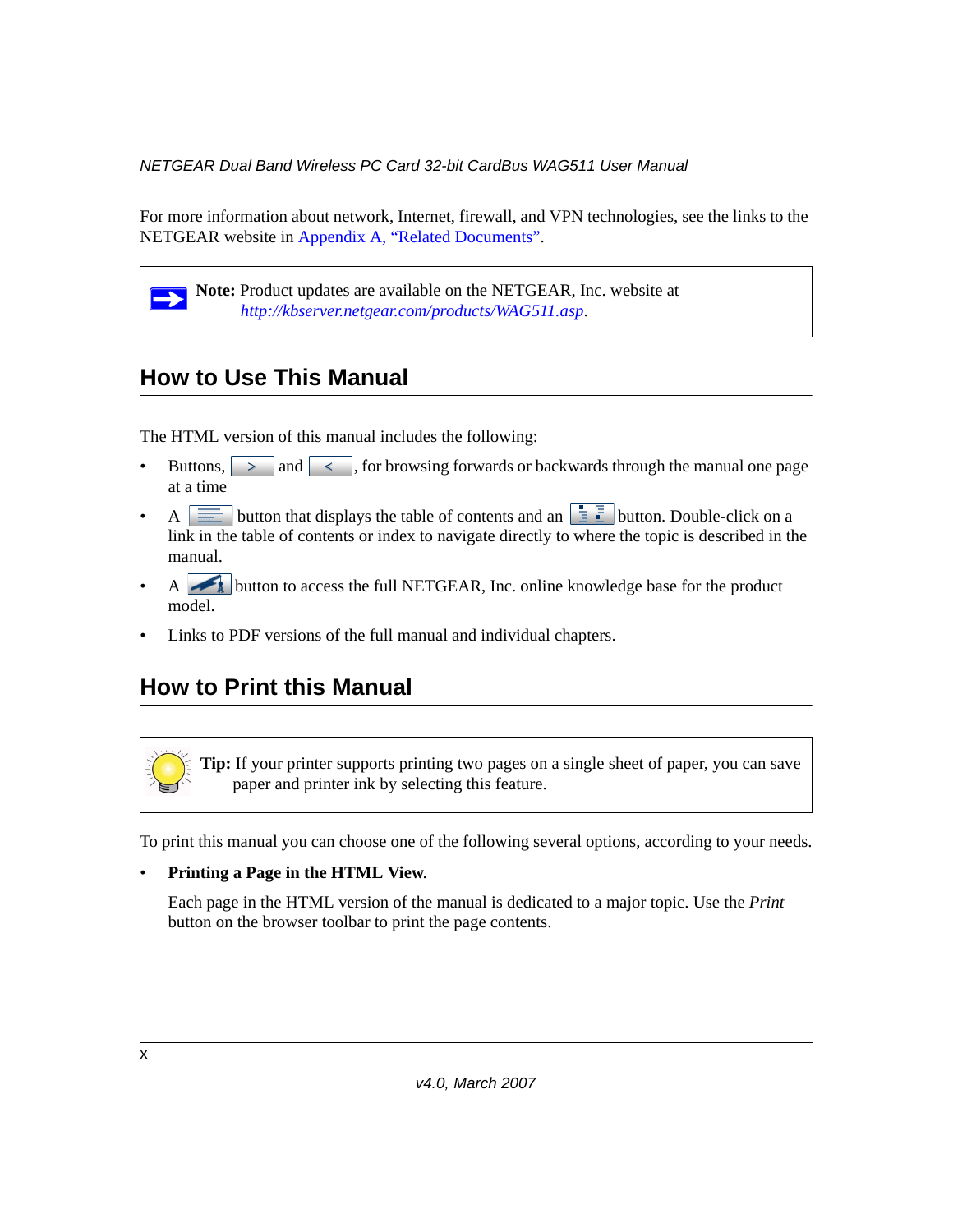#### • **Printing a Chapter**.

Use the *PDF of This Chapter* link at the top left of any page.

- Click the *PDF of This Chapter* link at the top left of any page in the chapter you want to print. The PDF version of the chapter you were viewing opens in a browser window.
- Your computer must have the free Adobe Acrobat reader installed in order to view and print PDF files. The Acrobat reader is available on the Adobe Web site at *<http://www.adobe.com>*.
- Click the print icon in the upper left of the window.
- **Printing the Full Manual**.

Use the *Complete PDF Manual* link at the top left of any page.

- Click the Complete PDF Manual link at the top left of any page in the manual. The PDF version of the complete manual opens in a browser window.
- Click the print icon in the upper left of the window.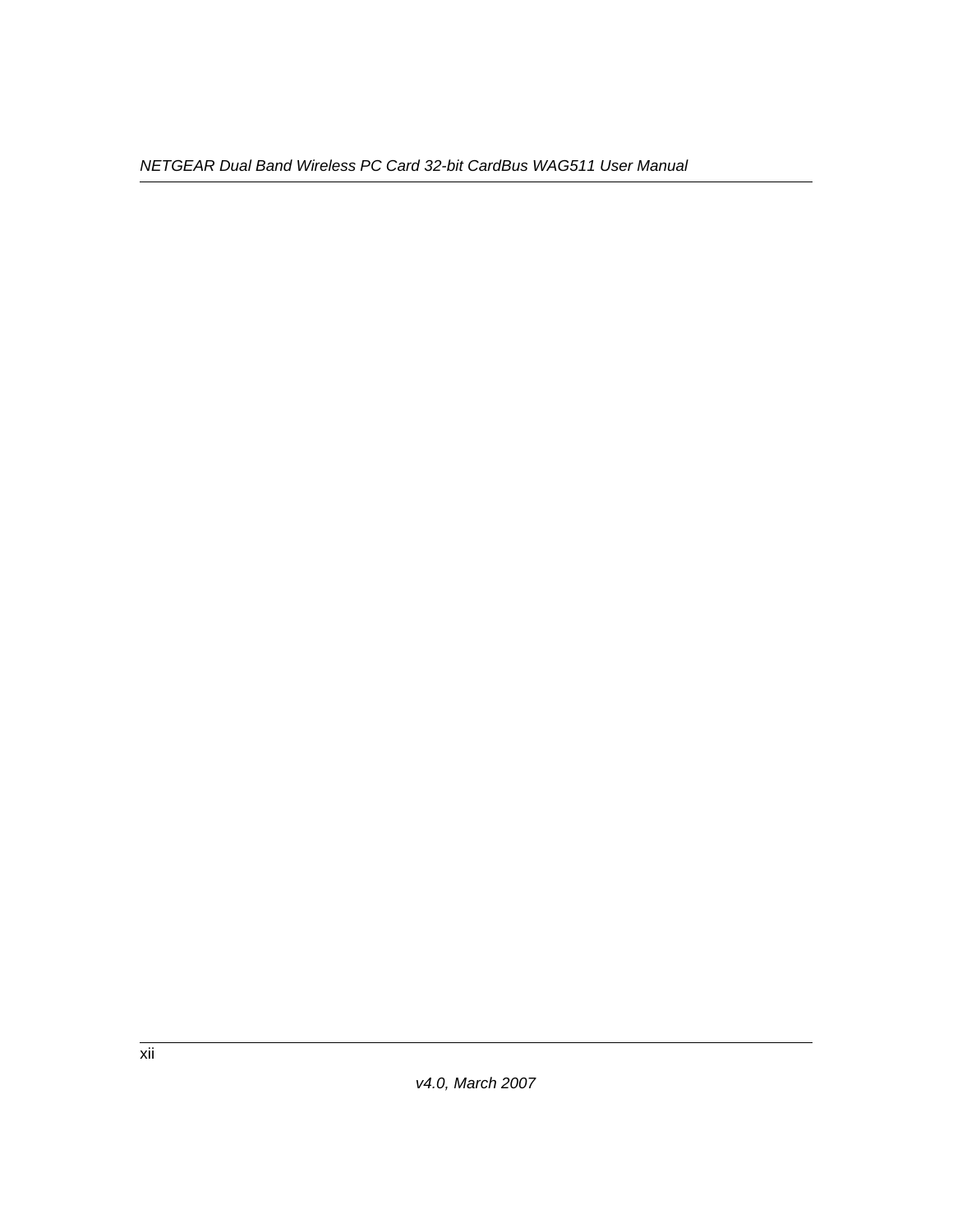## **Chapter 1 Basic Setup**

<span id="page-12-0"></span>The WAG511 Wireless PC Card lets you connect a PC computer to wireless networks. It is designed for PC computers running Microsoft Windows. For information about product features and compatible NETGEAR products, please see the NETGEAR website at *<http://www.netgear.com>*.

This chapter describes how to install your NETGEAR Dual Band Wireless PC Card 32-bit CardBus WAG511 and set up basic wireless connectivity on your Wireless Local Area Network (WLAN). Advanced wireless network settings are covered in [Chapter 2, "Network Connections](#page-22-2)  [and Wireless Security"](#page-22-2) in this manual.

## <span id="page-12-1"></span>**What You Need Before You Begin**

You must verify that your computer meets the minimum system requirements and identify the wireless network settings of the wireless network where you will connect before you can set up your wireless PC card and connect.

### **Verify System Requirements**

Before installing the WAG511 Wireless PC Card, make sure that these minimum requirements have been met. You must have a computer with:

- A Pentium<sup>®</sup> 300 MHz or higher compatible processor with an available CardBus slot.
- A CD drive.
- 5 Mbytes of free hard disk space.
- Microsoft Vista, Windows XP Home, XP Professional, or Windows 2000

Some versions of Windows may ask for the original Windows operating system installation files to complete the installation of the WAG511 driver software.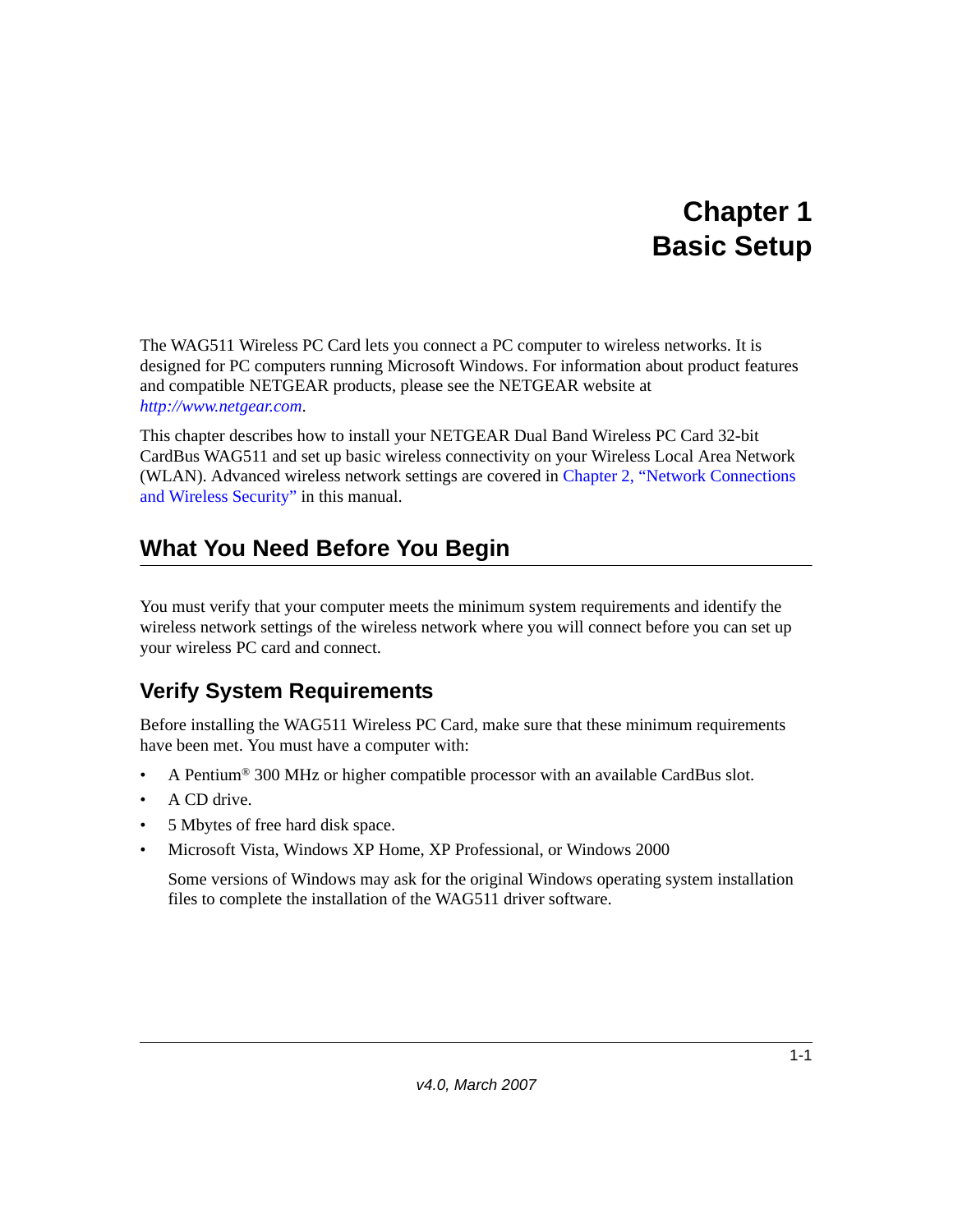#### <span id="page-13-0"></span>**Observe Wireless Location and Range Guidelines**

Computers can connect over wireless networks indoors at a range that can vary significantly based on the location of the computer with the WAG511 Wireless PC Card. For best results, avoid potential sources of interference, such as:

- Large metal surfaces
- Microwave ovens
- 2.4 GHz cordless phones

In general, wireless devices can communicate through walls. However, if the walls are constructed with concrete, or have metal, or metal mesh, the effective range will decrease if such materials are between the devices.

## **What Is in the Box**

The product package should contain the following items:

- NETGEAR Dual Band Wireless PC Card 32-bit CardBus WAG511
- *Installation Guide for the NETGEAR Dual Band Wireless PC Card 32-bit CardBus WAG511*
- NETGEAR CD, including:
	- Driver and Utility Software
	- *NETGEAR Dual Band Wireless PC Card 32-bit CardBus WAG511 User Manual* (this document)
	- Animated Network Properties Configuration Tutorial
	- PC Networking Tutorial
- Warranty card
- Support information card

If any of the parts are incorrect, missing, or damaged, contact your NETGEAR dealer. Keep the carton, including the original packing materials, in case you need to return the product for repair.

## <span id="page-13-1"></span>**Default Wireless Settings**

If this is a new wireless network installation, use the factory default settings to set up the network and verify wireless connectivity. If this is an addition to an existing wireless network, you need the wireless network and wireless security settings that are already defined.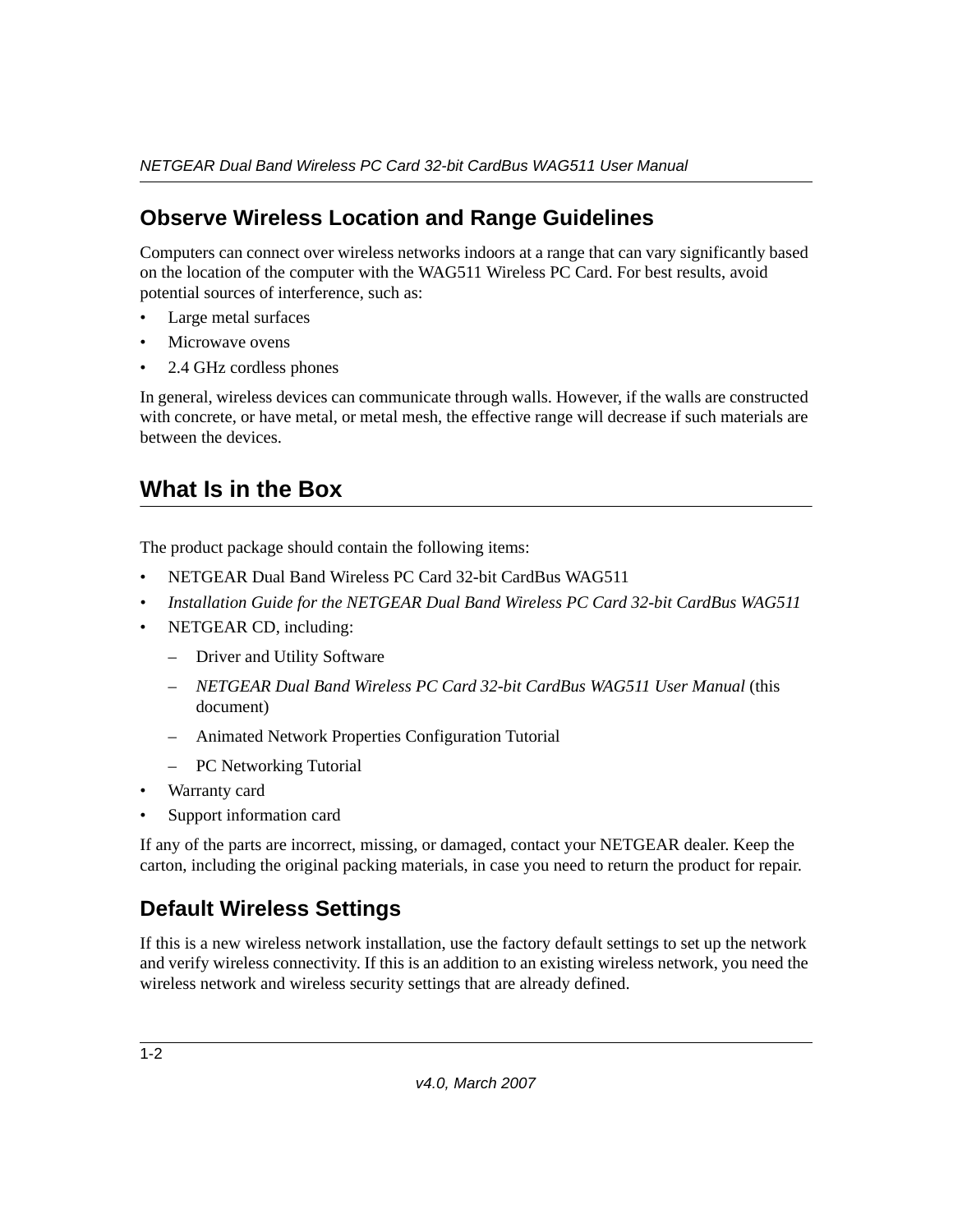Your WAG511 Wireless PC Card factory default basic settings are:

• Network Name Service Set Identification (SSID): **ANY**

**Note:** In order for the WAG511 Wireless PC Card to communicate with a wireless access point or wireless adapter, all devices must be set up to use the same wireless network name (SSID).

- Network Mode (Infrastructure or Ad-hoc): **Infrastructure**
- Data security WEP, WPA2-PSK, or WPA-PSK encryption: **Disabled**

The section below provides instructions for setting up the WAG511 Wireless PC Card for basic wireless connectivity to an access point.

## <span id="page-14-0"></span>**Installation**

→

This chapter explains how to install the WAG511 to connect to a network with an access point or router. For wireless security and advanced settings, [Chapter 2, "Network Connections and](#page-22-2)  [Wireless Security"](#page-22-2).

To install the WAG511 Wireless PC Card:

- **1.** First, install the WAG511 software.
	- **a.** Insert the NETGEAR CD. If the CD main page does not appear, double click Autorun.exe on the CD.
	- **b.** Click Install Driver & Utility.



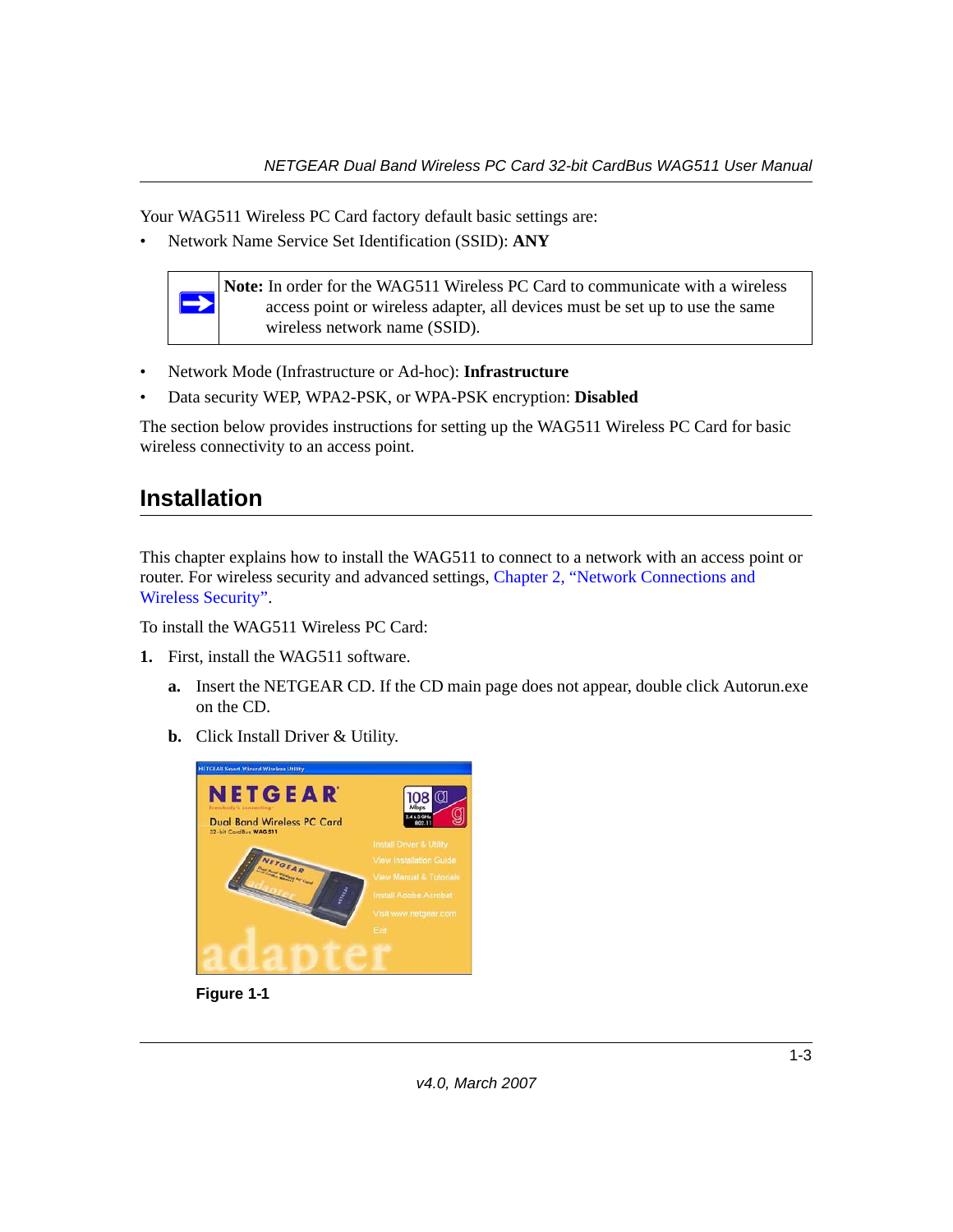**c.** The InstallSheild wizard screen opens.

| NETGEAR WAG511 802.11a/b/g Dual Band Wireless PC Card<br>Welcome to the InstallShield Wizard for<br>NETGEAR WAG511 Device Driver and Utility.<br>The InstallShield Wizard will install NETGEAR WAG511<br>Wireless Adapter Device Driver and Smart Wizard Wireless<br>Utility on your computer. To continue, click Next. |
|-------------------------------------------------------------------------------------------------------------------------------------------------------------------------------------------------------------------------------------------------------------------------------------------------------------------------|
| Cancel<br>< Back<br>Next >                                                                                                                                                                                                                                                                                              |

**Figure 1-2**

- **d.** Follow the wizard prompts to install the Smart Wizard Wireless Utility. When the Installation Complete message appears, click Finish.
- **2.** Next, install the WAG511 Wireless PC Card.
	- **a.** Hold the PC Card with the NETGEAR logo facing up and insert it into a CardBus slot. After a short delay, the Found New Hardware Wizard displays.





⇒

**Note:** If a Windows XP logo testing warning appears, click Continue Anyway to proceed.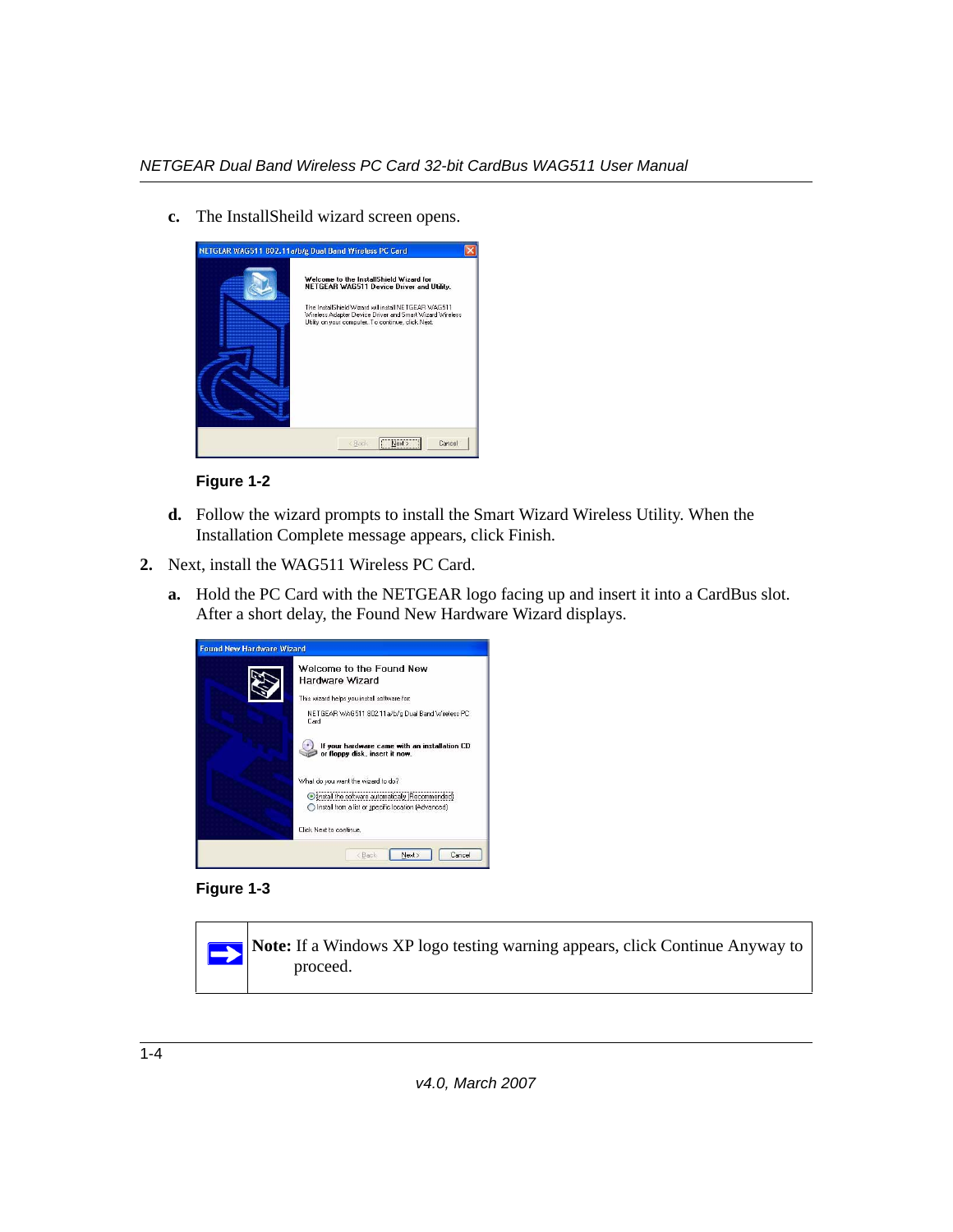- **b.** Follow the Found New Hardware Wizard prompts, and click Finish when done.
- **c.** Windows 2000 users go to Step 3. Windows XP or Vista users can set up the wireless adapter with the NETGEAR Smart Wireless Settings Utility (recommended) or the Windows configuration utilities.
	- **NETGEAR Smart Wireless Settings Utility:** Reveals more information about each network and makes it easier to troubleshoot network connection problems.
	- **Windows configuration utilities:** See the Windows documentation or "Using Windows XP and Vista Wireless Configuration Utilities" at: *<http://documentation.netgear.com/reference/enu/winzerocfg/index.htm>*
- **d.** Click **Next** to accept the NETGEAR Smart Wireless Settings Utility.
- **3.** Now, configure the WAG511 and save the Profile.

The WAG511 icon  $\Box$  appears in the system tray and on the desktop. The wizard initiates your wireless connection. It could take up to a minute to establish your wireless connection.

The Smart Wireless Utility Settings page opens.



#### **Figure 1-4**

**4.** Use the status bar to verify your wireless connectivity.

For more details about connecting, see ["Connecting to Wireless Networks and the Internet" on](#page-17-0)  [page 1-6](#page-17-0).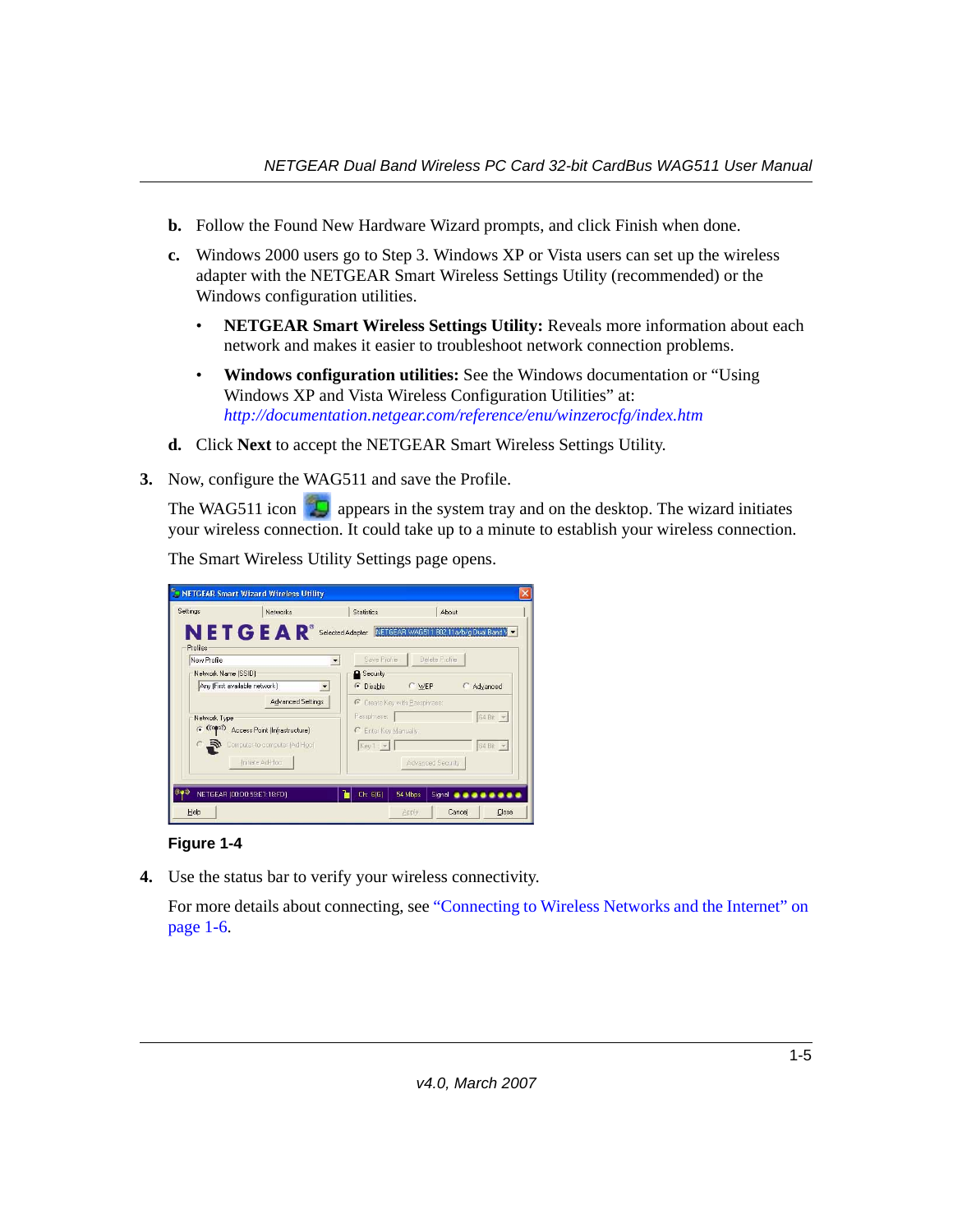#### <span id="page-17-2"></span><span id="page-17-0"></span>**Connecting to Wireless Networks and the Internet**

The WAG511 has indicators in three locations that show the status of your connection to a wireless network and to the Internet:

- **Icon:** After you install the software, this icon appears on the desktop and in the lower right of the Windows task bar. It is color coded to show the status of the connection. See ["WAG511 Icon Colors" on page 1-6.](#page-17-1)
- **Smart Wizard Status Bar:** Clicking on the system tray icon opens the Smart Wizard. The status bar at the bottom of the page shows details about your wireless and Internet connection. See ["Smart Wizard Status Bar" on page 1-7.](#page-18-0)
- **WAG511 Wireless PC Card LED:** The LED on the wireless PC card shows the network connection. See ["WAG511 LEDs" on page 1-8](#page-19-0).

#### <span id="page-17-1"></span>**WAG511 Icon Colors**

The WAG511 icon is on the desktop and in the Windows System Tray (SysTray). The System Tray is located on one end of the taskbar in the Microsoft Windows desktop.

| Color  | <b>Condition</b>                                                         | <b>Description</b>                                                                                                                                                                                                    |  |
|--------|--------------------------------------------------------------------------|-----------------------------------------------------------------------------------------------------------------------------------------------------------------------------------------------------------------------|--|
| Red    | The wireless PC card has no<br>connection to any other<br>wireless node. | The wireless PC card is not able to link to any other wireless<br>node or the link is lost. Check your configuration or try moving<br>to a location where the wireless signal quality is better.                      |  |
| Yellow | The wireless PC card has a<br>connection with another<br>wireless node.  | The wireless link is weak. You may need to move to a better<br>spot, such as closer to the wireless access point. Also, look<br>for possible interference such as a 2.4 GHz cordless phone or<br>large metal surface. |  |
| Green  | The wireless PC card has a<br>connection with another<br>wireless node.  | The wireless PC card has established good communication<br>with an access point and the signal quality is strong.                                                                                                     |  |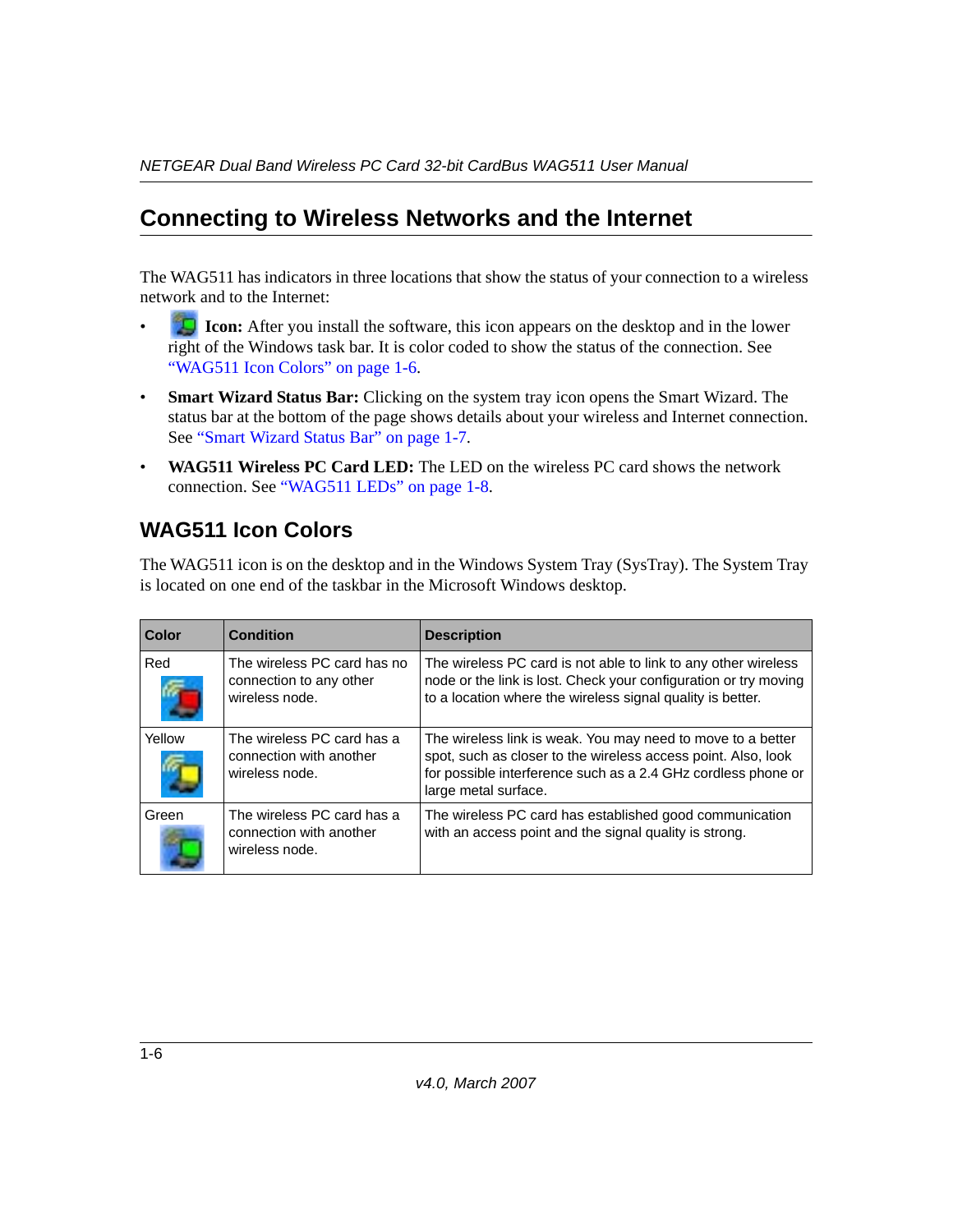#### <span id="page-18-0"></span>**Smart Wizard Status Bar**

Click the  $\Box$  icon to open the Smart Wizard so you can view the status bar. The Smart Wizard Settings page opens. The status bar is located at the bottom of the Settings page.



#### **Figure 1-5**

The following table describes how to interpret the Smart Wizard status bar.

| <b>Understanding the Status Bar</b> |                                                                                                                                               |  |
|-------------------------------------|-----------------------------------------------------------------------------------------------------------------------------------------------|--|
| Wireless network                    | Identifies which wireless network you have joined.                                                                                            |  |
| Security                            | • Locked: security enabled.<br>· Unlocked: security not enabled.                                                                              |  |
| Channel                             | The wireless channel used by the network. If many wireless networks in your<br>area use the same channel they can interfere with one another. |  |
| Throughput                          | Wireless throughput measured in Mega bits per second.                                                                                         |  |
| Signal strength                     | More dots indicates a stronger signal. Usually, you will experience higher<br>throughput when the signal is strongest.                        |  |



**Note:** To optimize throughput, connect to a network with a high-speed router or access point, and a high-speed Internet connection.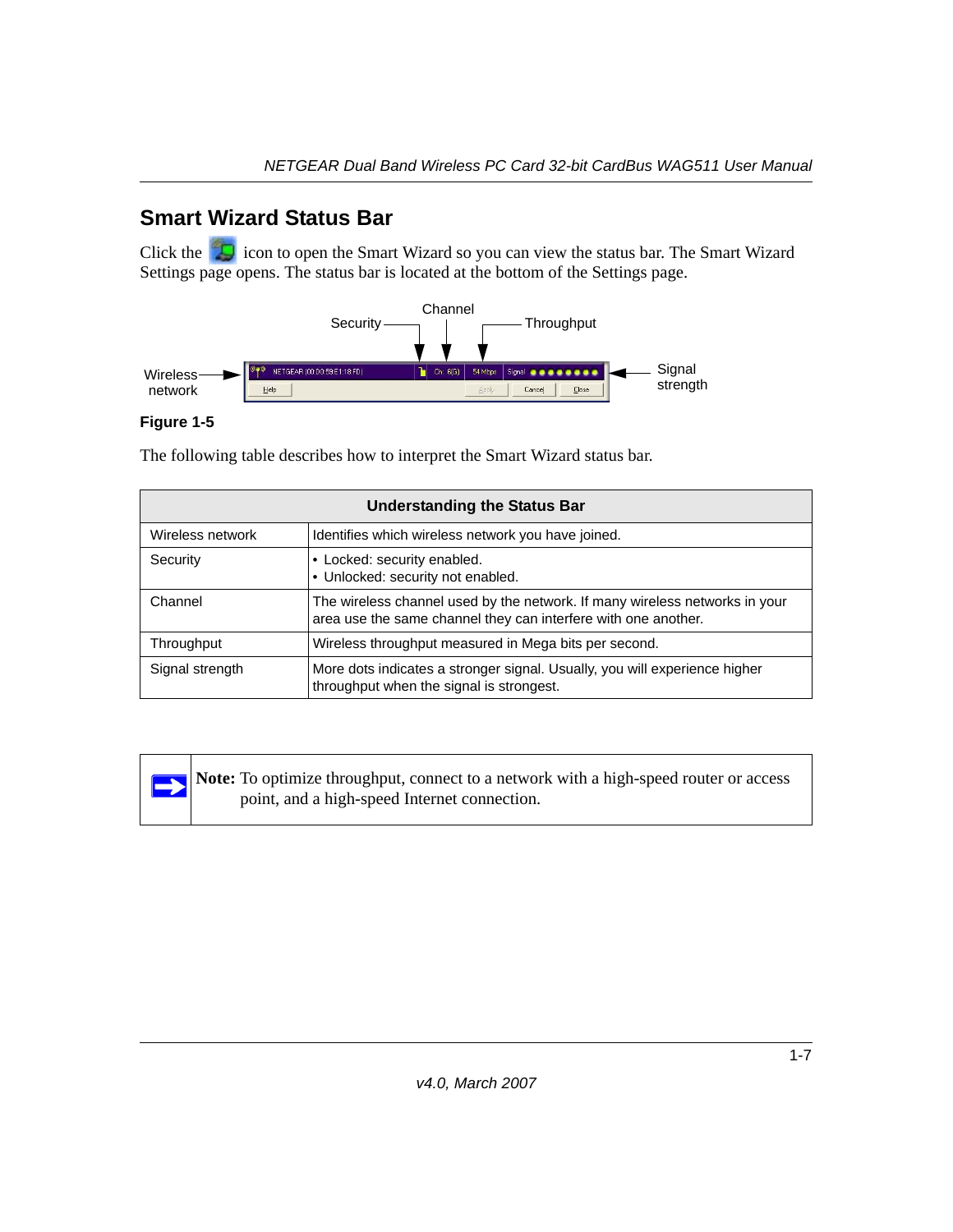#### <span id="page-19-0"></span>**WAG511 LEDs**

The two LEDs on the NETGEAR Dual Band Wireless PC Card 32-bit CardBus WAG511 indicate the condition of the wireless link.

| LED <sub>1</sub>   | LED <sub>2</sub>   | <b>Meaning</b>                                                                                                                 |
|--------------------|--------------------|--------------------------------------------------------------------------------------------------------------------------------|
| Slow blink         | <b>OFF</b>         | Power save mode (default from power up or reset)                                                                               |
| Alternate<br>blink | Alternate<br>blink | Looking for network association                                                                                                |
| Slow blink         | Slow blink         | Associated or joined with network; no activity                                                                                 |
| Fast blink         | Fast blink         | Associated or joined with network; blink rate increases with activity on the<br>network over the air or locally on the network |
| Off                | Off                | No power applied to the card                                                                                                   |

## <span id="page-19-3"></span><span id="page-19-1"></span>**Removing the WAG511 Software**

If necessary, you can remove the wireless adapter software in these two ways:

- Navigate the Windows Start menu to the WAG511 Wireless PC Card program group, select the uninstall option, and follow the screen prompts.
- Navigate the Windows Start menu to the Control Panel Add or Remove Program item, select the WAG511 Wireless PC Card option, and follow the screen prompts.

## <span id="page-19-4"></span><span id="page-19-2"></span>**Upgrading the WAG511 Software**

Upgrades may be available at the NETGEAR website.

To install an upgrade:

- **1.** Write down the settings for any profiles that you want to save. They will not be retained.
- **2.** Download the upgrade from the NETGEAR website Support page.
- **3.** Remove the WAG511 software from your computer.
- **4.** Remove the WAG511 adapter from your laptop computer, and if prompted restart your computer.
- **5.** Run the installer that you downloaded (the file ends in .exe).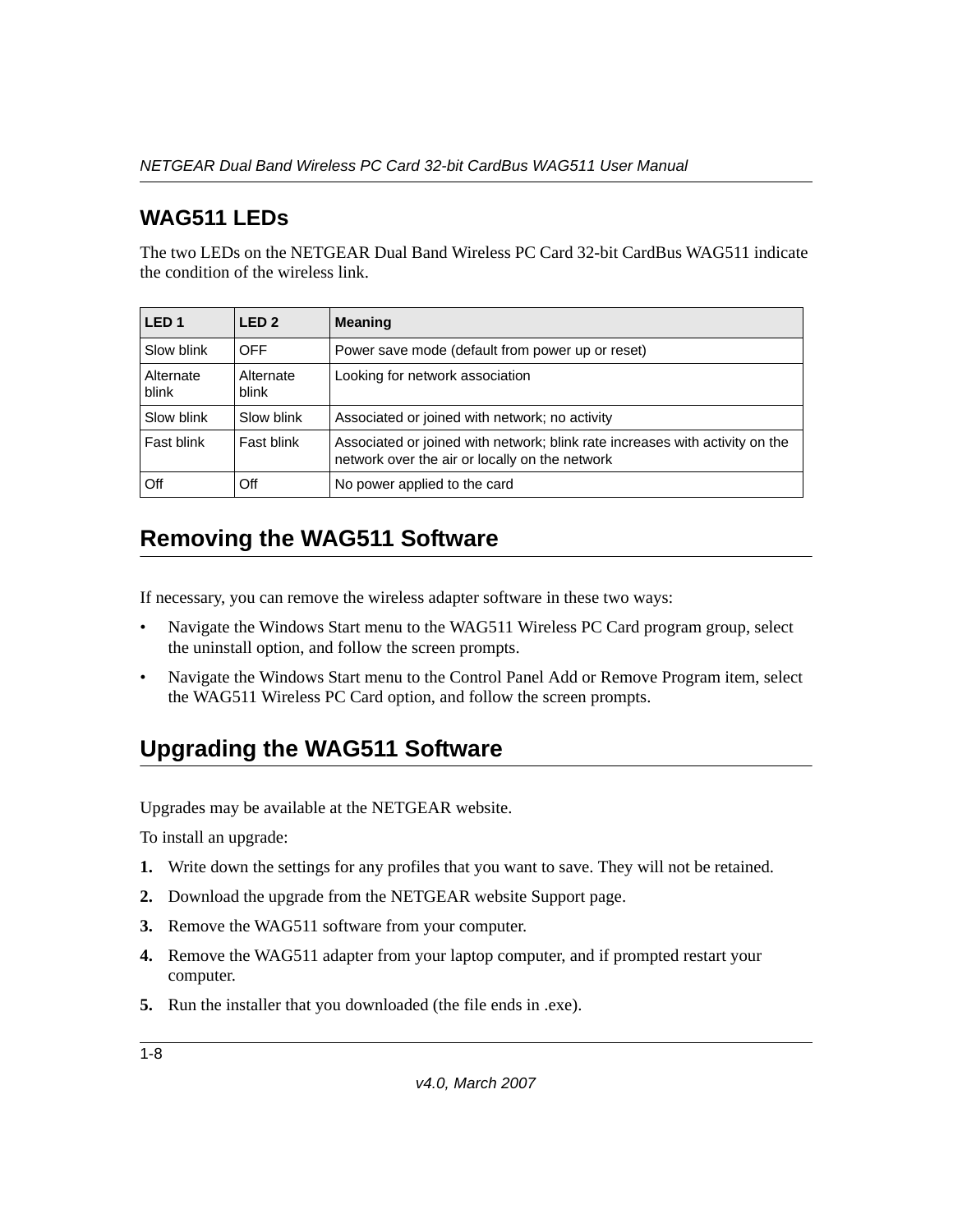**6.** Follow the installer instructions, and if prompted, then restart your computer.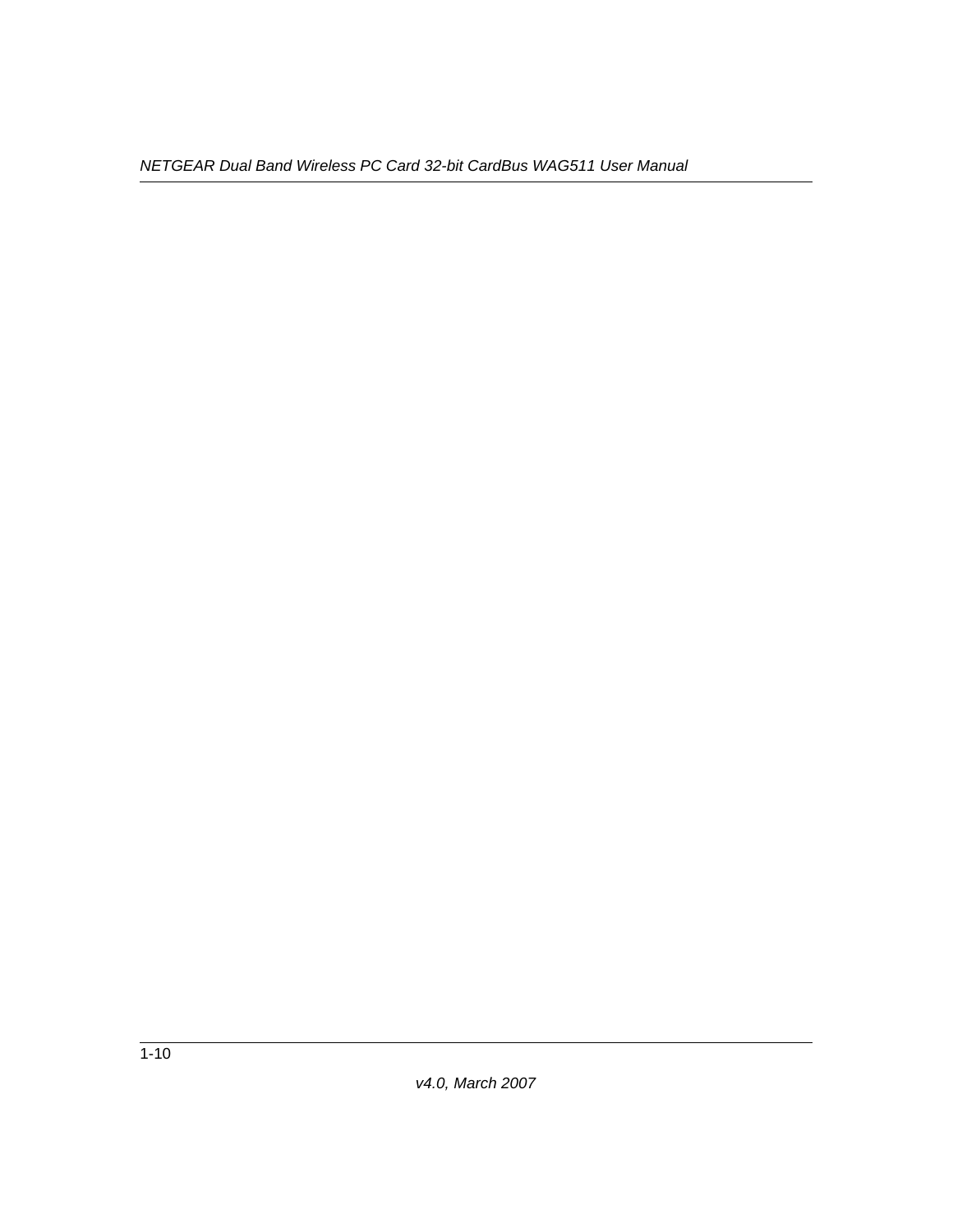## <span id="page-22-2"></span><span id="page-22-0"></span>**Chapter 2 Network Connections and Wireless Security**

This chapter explains how to use your WAG511 Wireless PC Card to connect to your Wireless Local Area Network (WLAN) and how to set up wireless security for the WAG511 Wireless PC Card so that it matches the wireless security settings for your network.

If you chose the Windows XP or Windows Vista Configuration utility during installation, and now you want to use the Smart Wireless Utility, then you need to disable the Windows utility. If you are working with the Vista configuration utility, see the online document: *<http://documentation.netgear.com/reference/enu/winzerocfg/index.htm>*

## <span id="page-22-1"></span>**Disabling the Windows Zero Configuration Utility**

To disable the Windows Zero Configuration utility:

- **1.** Attach the wireless adapter to a USB port for your computer.
- **2.** Go to Windows Start menu and select Network Connections.
- **3.** On the Network connections page, select the Wireless Network Connection and right-click to choose the Properties option.



**Figure 2-1**

**4.** Click the Wireless Networks tab. Then clear the "Use Windows to configure my wireless settings" check box.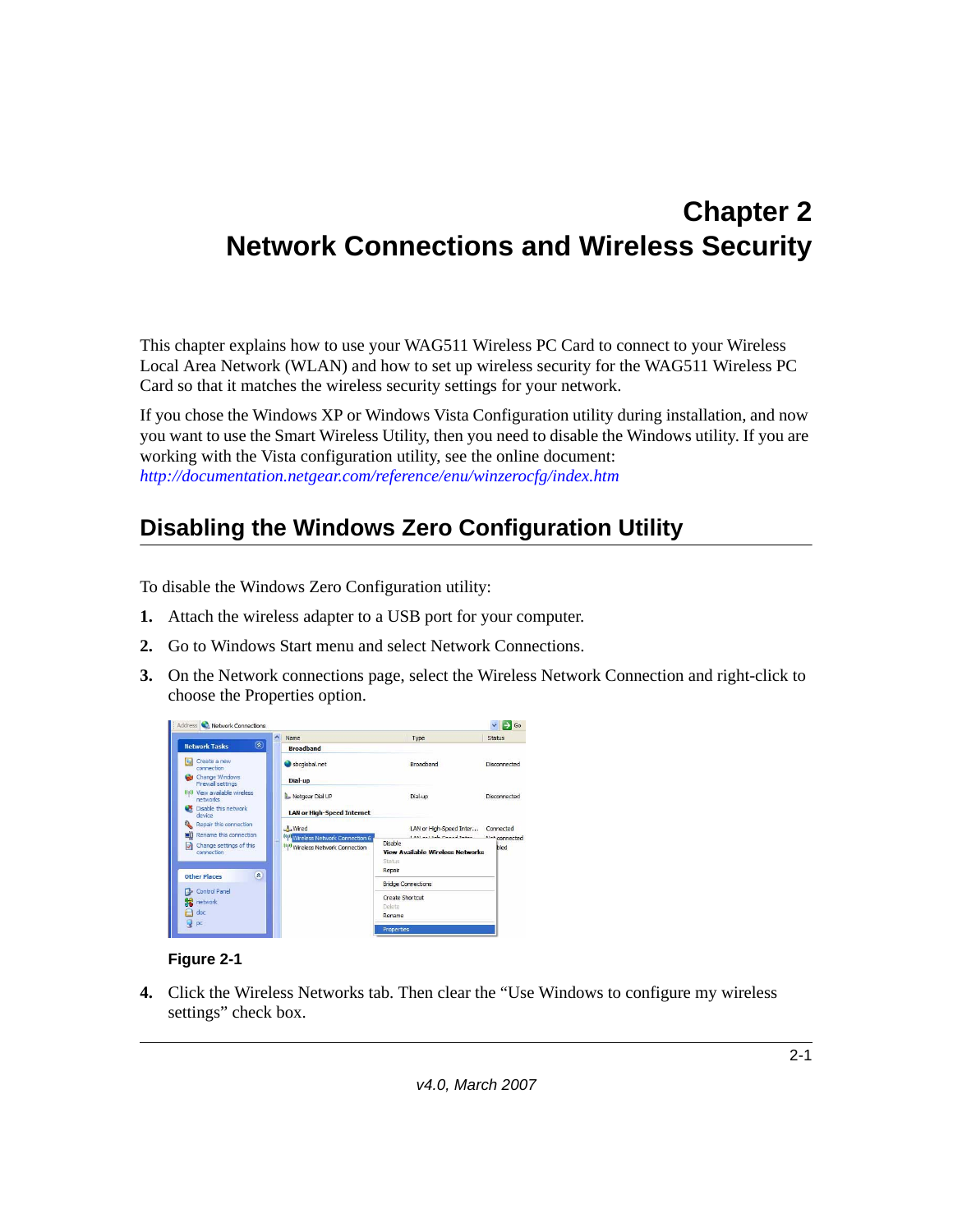## <span id="page-23-0"></span>**Understanding the Smart Wireless Utility**

These instructions explain how to use the NETGEAR WAG511 Smart Wireless Utility to change the WAG511 Wireless PC Card wireless settings.

When you have installed the software from the NETGEAR CD, the  $\Box$  icon appears on your desktop and in the Windows System Tray. The Windows System Tray is located on the Windows taskbar. You can either double-click this icon on the desktop, or click it in the System Tray at any time, to use the Smart Wireless Utility. This software automatically restarts when you reboot your computer.

The Smart Wireless Utility provides a complete and easy to use set of tools to:

- View details about wireless networks in your area.
- Choose the network that you want to use.
- Configure wireless settings for your wireless PC card
- Save your wireless network settings in profiles.
- Remove or reinstall the wireless adapter software.

The following sections in this chapter explain how to use the Smart Wireless Utility.

## <span id="page-23-1"></span>**Viewing Wireless Networks in Your Area**

You can use the Networks tab to view all available wireless networks in your area. You can also scan to search for wireless networks and refresh the page.

To view information about wireless networks:

- **1.** Use the **interpretent Union** to open the Smart Wireless Utility. The Settings tab page opens.
- **2.** Click the Networks tab to view the following page: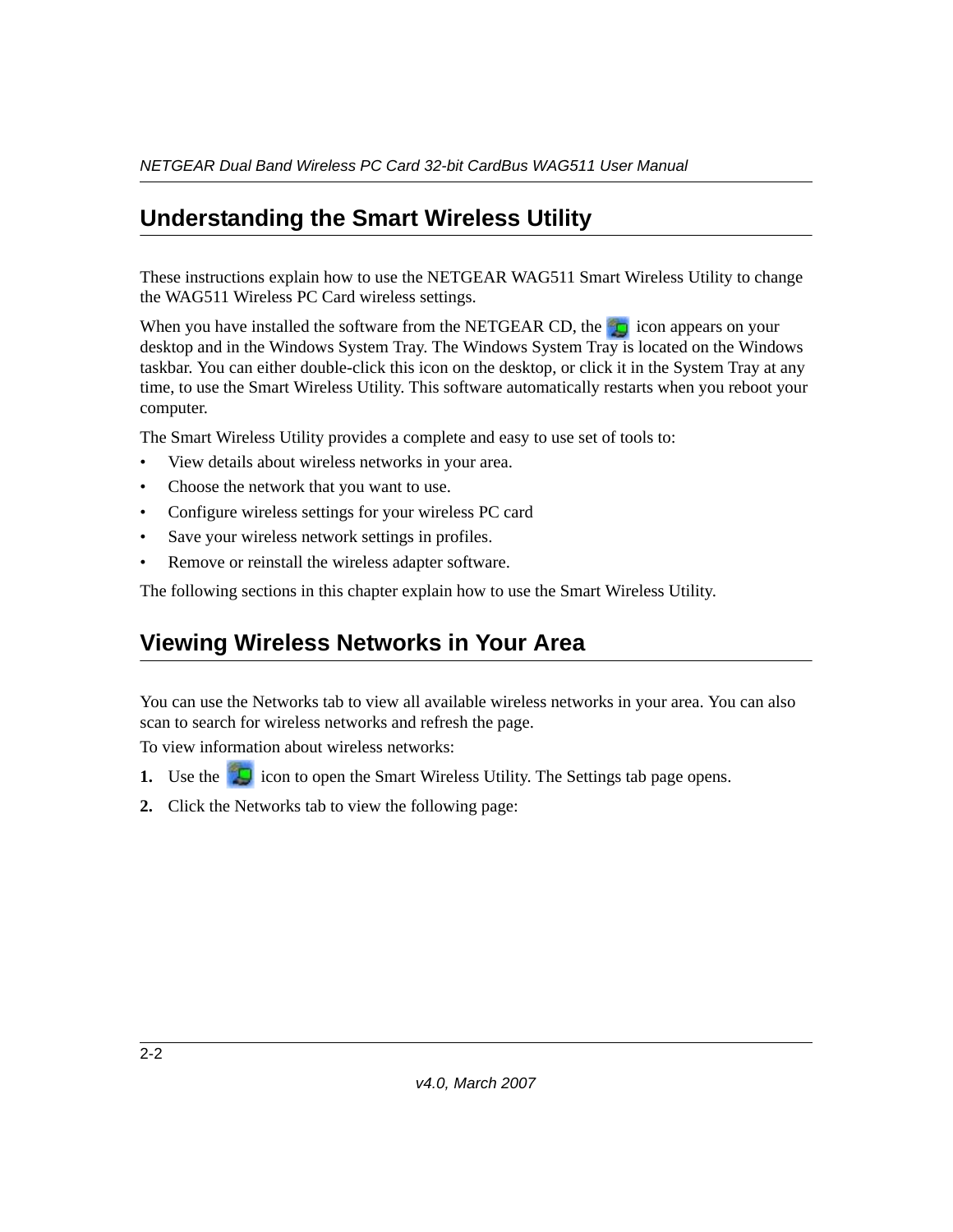|                                                   | <b>La NETGEAR Smart Wizard Wireless Utility</b>                               |                       |                   |            |         |                           |                          |
|---------------------------------------------------|-------------------------------------------------------------------------------|-----------------------|-------------------|------------|---------|---------------------------|--------------------------|
|                                                   | Settings                                                                      | Networks <sup>®</sup> | <b>Statistics</b> |            |         | About                     |                          |
| You can click a column.<br>heading to sort.       | NETGEAR <sup>®</sup> Selected Adapter: NETGEAR WAG511 802.11a/b/g Dual Band V |                       |                   |            |         |                           |                          |
|                                                   | Network Name (SSID)                                                           | <b>XR</b>             | Channel           | Security   | Signal  | <b>MAC Address</b>        | $\overline{\phantom{a}}$ |
|                                                   | "YFly                                                                         |                       | 3(6)              | WPA-PSK    | 49%     | 00:18:4D:09:1A:E8         |                          |
|                                                   | WIFLY                                                                         |                       | 6(6)              | none       | 15%     | 00:17:D1:FF:76:70         |                          |
|                                                   | NETGEAR834JP                                                                  |                       | 1(6)              | <b>WEP</b> | 44%     | 00:0F:B5:D4:13:14         |                          |
| If many networks use                              | <b>HomeSweetHome</b>                                                          |                       | 1(G)              | WPA-PSK    | 82%     | 00:14:6C:A6:C9:3B         |                          |
| the same channel they                             | NETGEAR                                                                       | XR                    | 6(6)              | none       | 100 %   | 00:D0:59:E1:18:FD         |                          |
| can interfere with each                           | NETGEAR123                                                                    |                       | 11(6)             | WPA-PSK    | 92%     | 00:18:40:9C:6E:12         |                          |
|                                                   |                                                                               | XR                    | 6(6)              | WPA-PSK    | 54 %    | 00:14:6C:4E:11:2E         |                          |
| other.                                            |                                                                               |                       |                   |            |         |                           |                          |
|                                                   | <b>Scan Status</b>                                                            |                       |                   |            |         |                           |                          |
|                                                   | Scan Completed                                                                |                       |                   |            |         |                           |                          |
|                                                   |                                                                               |                       |                   |            |         |                           |                          |
|                                                   |                                                                               |                       |                   |            |         |                           |                          |
| The Status bar shows-<br>your network connection. | $(1 - 0)$<br>NETGEAR (00:D0:59:E1:18:FD)                                      |                       | ъ                 | Ch: 6(G)   | 54 Mbps | Signal <b>a a a a a a</b> |                          |
|                                                   | Help                                                                          |                       |                   |            | Connect | Scan                      | Close                    |

#### **Figure 2-2**

The screen shows the following information for each network scanned:

- **Network Name (SSID):** The name assigned to a wireless network. This is the same as the SSID or ESSID configuration parameter. Note that as a security measure, some wireless access points do not broadcast their SSID. In such cases, the SSID field will be blank even though the rest of the information will still be displayed.
- **XR**
- **Channel:** The channel determines which operating frequency will be used.
- **Security:** Identifies whether the wireless network uses security settings such as WEP, WPA2-PSK, or WPA-PSK.
- **Signal:** Identifies the signal strength of the communications.
- **MAC Address:** Identifies the hardware address (MAC Address) of the wireless device broadcasting this information.

The buttons located at the bottom of the Networks tab are:

- **Help:** Display online help.
- **Connect:** Connect to the network that you selected.
- **Scan:** Check for wireless networks. Clicking Scan refreshes the page.
- **Close:** Close the window of the Wizard.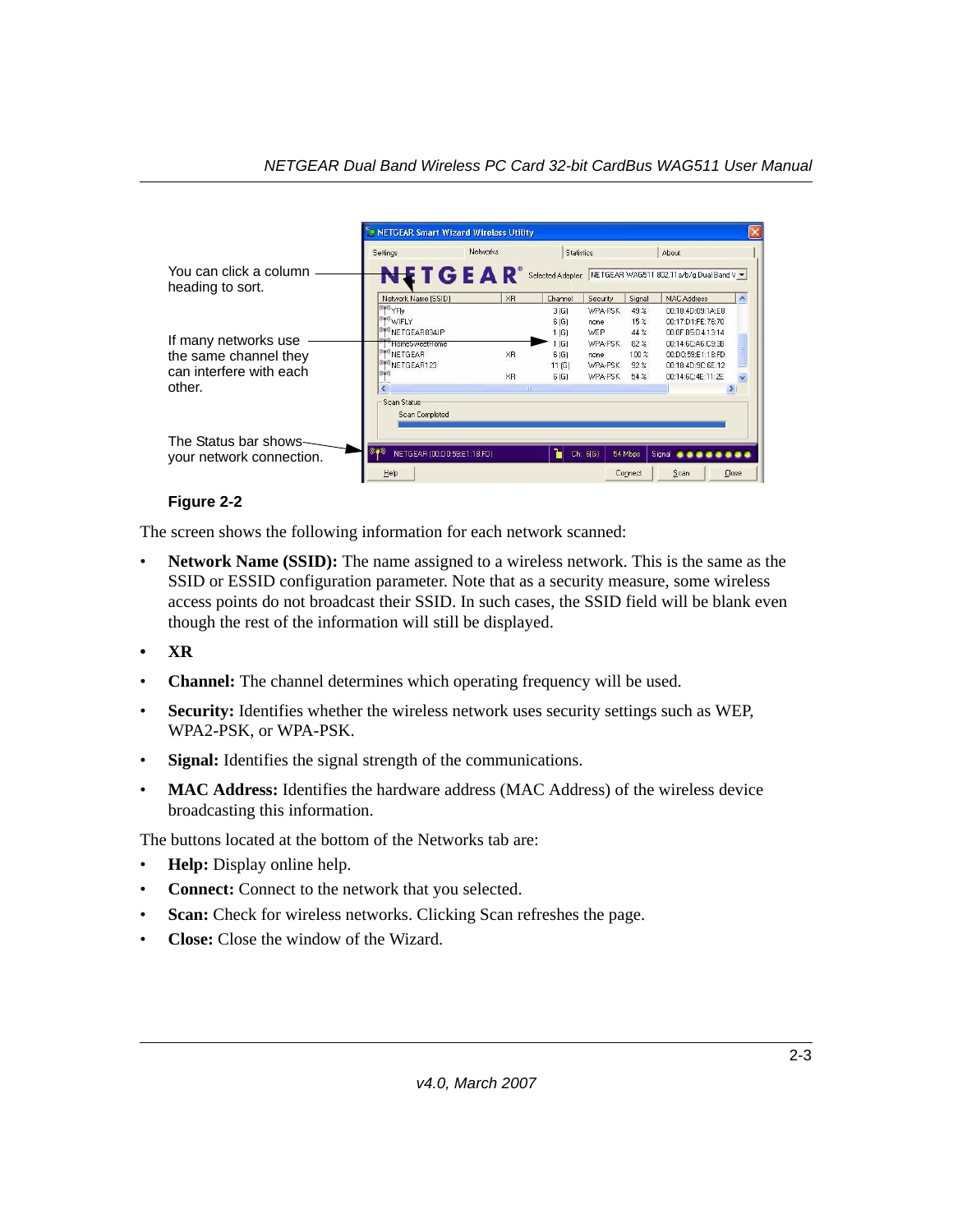## <span id="page-25-0"></span>**Profiles**

The WAG511 Smart Wireless Utility uses profiles to store all the settings for a particular wireless network. There are two special profile names: Default and Profile.

**Default:** The Profile named Default automatically scans for any available network. You cannot change this profile name.

**Profile:** If you do not enter a name in the Profile Name box, then the name Profile is used to save your settings. If you do this more than once then you will be asked if you want to replace the previous settings stored in Profile.

## <span id="page-25-1"></span>**Adding Profiles**

You can store multiple profiles and recall the one which matches the network you want to join.

If you use your computer to connect to different wireless networks, you can create a profile for each wireless network. Then, you can easily load the profile that has all the settings that you need to join the network you are using at the time.

There are two types of wireless network profiles that you can set up:

- **Access Point (Infrastructure)** connect to an access point or router with the 802.11 infrastructure mode.
- **Computer-to-Computer (Ad Hoc) –** connect directly to another computer with the 802.11 ad hoc mode.

For more information on 802.11 wireless network modes, see the wireless reference document at: *[http://documentation.netgear.com/reference/enu/wireless/index.htm.](http://documentation.netgear.com/reference/enu/wireless/index.htm)*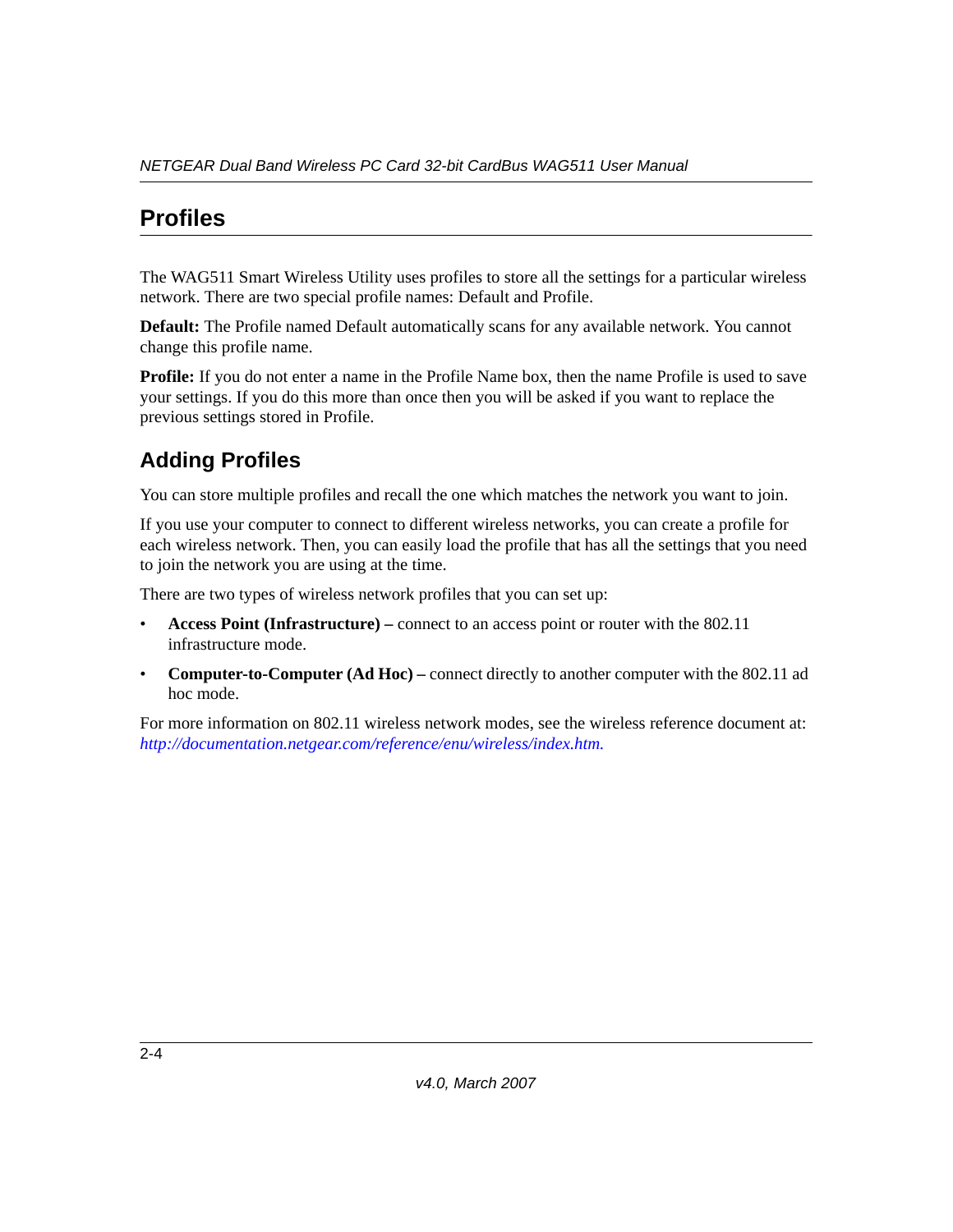#### <span id="page-26-0"></span>**Setting up a Profile to Connect to an Access Point or Router**

To set up the WAG511 Wireless PC Card to connect to a wireless access point or router:

**1.** Use the **ight** icon to open the Smart Wireless Utility. The Settings page opens.

| Settings                      | <b>Networks</b><br>NETGEAR <sup>®</sup> Selected Adapter: NETGEAR WAG511 80211a/b/g Dual Band N | <b>Statistics</b>     |                               | About                  |       |
|-------------------------------|-------------------------------------------------------------------------------------------------|-----------------------|-------------------------------|------------------------|-------|
| Profiles<br>New Profile       |                                                                                                 | Save Profile          | Delete Profile                |                        |       |
| Network Name (SSID)           |                                                                                                 | <b>Q</b> Security     |                               |                        |       |
| Any (First available network) |                                                                                                 | • Disable             | C WEP                         | Advanced               |       |
|                               | <b>Advanced Settings</b>                                                                        |                       | C Create Key with Passphrase: |                        |       |
| Network Type                  |                                                                                                 | Passphrase:           |                               | $64 Bit$ $\rightarrow$ |       |
| $G$ $((eqn))$                 | Access Point (Infrastructure)                                                                   | C Enter Key Manually: |                               |                        |       |
|                               | Computer-to-computer (Ad Hoc)                                                                   | Key 1: -              |                               | 64 Bit -               |       |
|                               | Initiate Ad-Hoc                                                                                 |                       | Advanced Security             |                        |       |
| (0, 0)                        | NETGEAR (00:D0:59:E1:18:FD)                                                                     | Ch: 6(G)              | 54 Mbps<br>Signal             |                        |       |
| Help                          |                                                                                                 |                       | Apply                         | Cancel                 | Close |

#### **Figure 2-3**

**2.** Enter the profile name, Network Name (SSID) and make sure that Access Point (Infrastructure) is selected.



 $\rightarrow$ 

**Note:** You will not get a wireless network connection unless the SSID that you enter exactly matches the SSID used by the access point.

- **3.** Click Save Profile to save the settings, and then click **Apply**. Click Close to exit the wizard, or Cancel to return to the previous settings.
- **4.** Verify wireless connectivity to your network.

Use a browser to connect to the Internet, or check for file and printer access on your network. You can check the Status bar in the Smart Wireless Utility for the current connection status.

**Note:** If you cannot connect, see [Chapter 3, "Troubleshooting.](#page-36-2) For problems with accessing network resources, the Windows Client and File and Print Sharing software might not be installed and configured properly on your computers. See the link to ["Internet Networking and TCP/IP Addressing" on page B-1.](#page-42-2)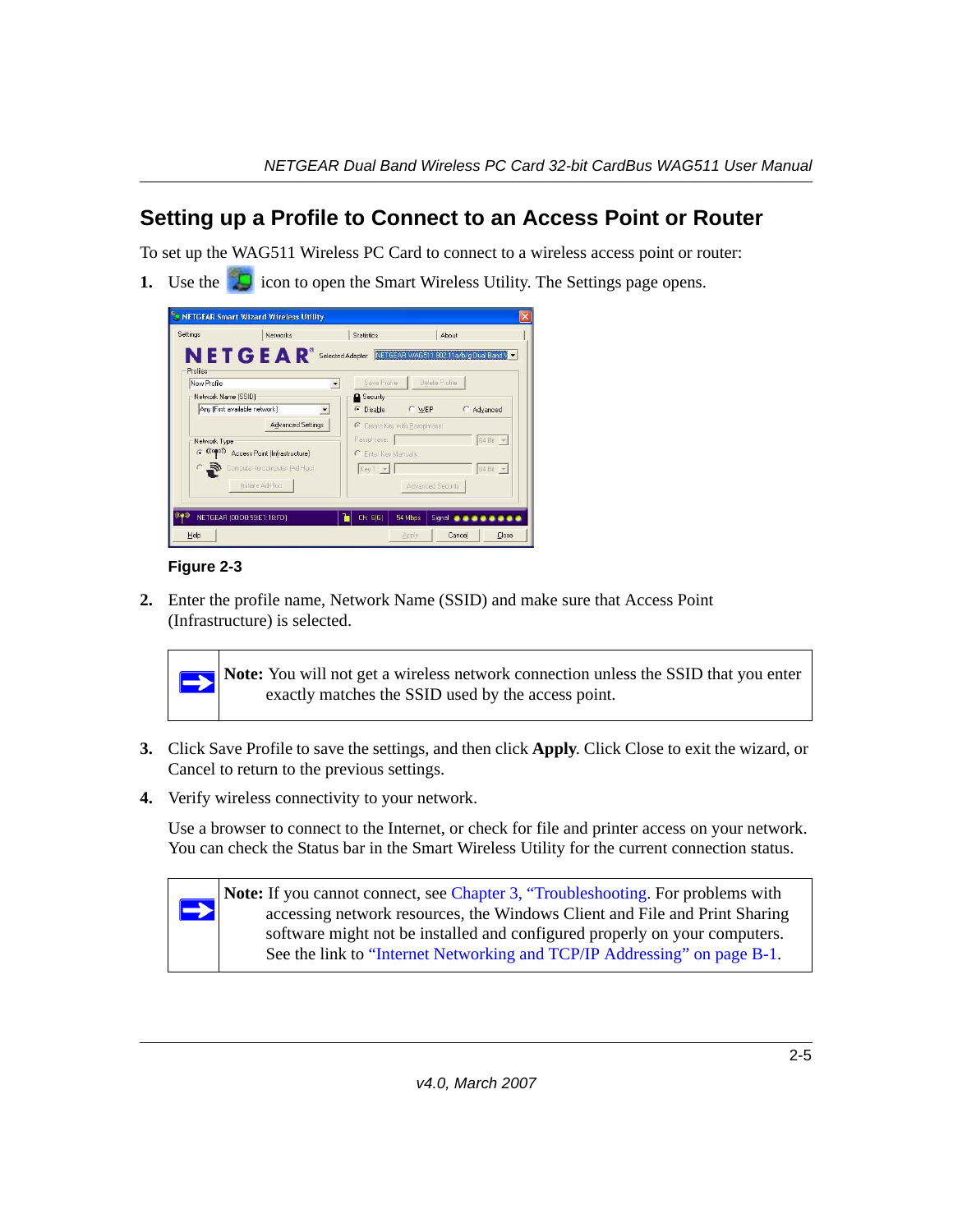### <span id="page-27-0"></span>**Setting up a Computer-to-Computer (Ad Hoc) Profile**

The Computer-to-Computer setting uses Ad Hoc mode. Ad Hoc mode is an 802.11 networking framework in which devices or computers communicate directly with each other, without an access point. For example, this mode is used when two Windows computers are configured with file and print sharing enabled and you want to exchange files directly between them.

**Note:** Ad Hoc mode does not work with DHCP. Ad Hoc mode requires static IP addresses (such as **192.168.0.1**) or the IPX protocol. For help setting up static IP addresses on a Windows PC, see the PC Networking Tutorial on the NETGEAR CD.

To create an Ad Hoc mode profile:

**1.** Use the **ight** icon to open the Smart Wireless Utility. The Settings page opens.

| Settings                             | <b>Networks</b>               | Statistics                                                                   | About             |                 |
|--------------------------------------|-------------------------------|------------------------------------------------------------------------------|-------------------|-----------------|
|                                      |                               | NETGEAR <sup>®</sup> Selected Adapter: NETGEAR WAG511 80211a/b/g Dual Band N |                   |                 |
| Profiles<br>New Profile              |                               | Save Profile                                                                 | Delete Profile    |                 |
| Network Name (SSID)                  |                               | <b>Security</b>                                                              |                   |                 |
| Any (First available network)        |                               | • Disable<br>▼                                                               | <b>WEP</b>        | Advanced        |
|                                      | <b>Advanced Settings</b>      | C Create Key with Passphrase:                                                |                   |                 |
| Network Type                         |                               | Passphrase:                                                                  |                   | 64 Bit →        |
| $($ $((eq))$                         | Access Point (Infrastructure) | C Enter Key Manually:                                                        |                   |                 |
|                                      | Computer-to-computer (Ad Hoc) | Key 1: -                                                                     |                   | 64 Bit          |
|                                      | Initiate Ad-Hoc               |                                                                              | Advanced Security |                 |
| ((a))<br>NETGEAR (00:D0:59:E1:18:FD) |                               | Ch: 6(G)                                                                     | 54 Mbps<br>Signal |                 |
| Help                                 |                               |                                                                              | Apply             | Cancel<br>Close |

**Figure 2-4**

- **2.** Enter the profile name, Network Name (SSID), select Computer-to-Computer (Ad Hoc), and then click **Apply**.
- **3.** Click the Save Profile button, and then click **Apply**. Click Close to exit the Smart Wireless Utility, or Cancel to return to the previous settings.
- **4.** Configure each computer with either a static IP address or with the IPX protocol, and then restart the computers.

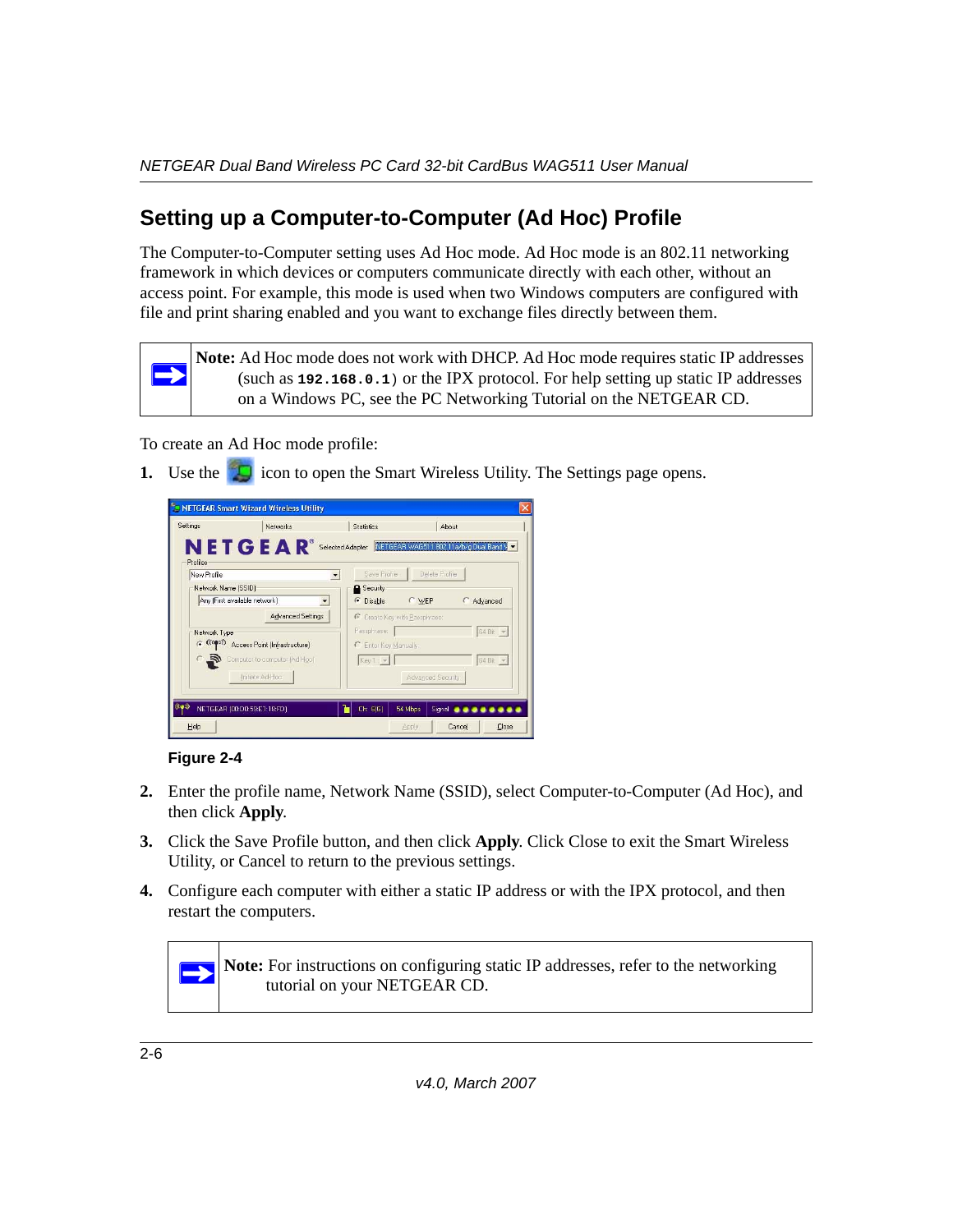- **5.** Verify wireless connectivity between your peer devices with the Ping program.
	- **a.** On the Windows taskbar click the Start button, and then click Run.

| Run   |                                                                                                          |        |
|-------|----------------------------------------------------------------------------------------------------------|--------|
|       | Type the name of a program, folder, document, or<br>Internet resource, and Windows will open it for you. |        |
| Open: | ping -t 192.168.0.1                                                                                      |        |
|       | Cancel<br>ОK                                                                                             | Browse |

#### **Figure 2-5**

- **b.** Assuming the target PC is configured with 192.168.0.1 as its IP address, type **ping -t 192.168.0.1** and then click OK.
- **c.** This will cause a continuous ping to be sent to the device with the 192.168.0.1 static IP address. The ping response should change to "reply."

| Request timed out.<br>Request timed out.           |  |  |
|----------------------------------------------------|--|--|
| Reply from 192.168.0.1: bytes=32 time=40ms TTL=127 |  |  |
| Reply from 192.168.0.1: bytes=32 time=41ms TTL=127 |  |  |
| Reply from 192.168.0.1: bytes=32 time=30ms TTL=127 |  |  |

#### **Figure 2-6**

At this point the connection is established.

**Note:** If you cannot connect, see ["Connecting to Wireless Networks and the](#page-17-2)  [Internet" in Chapter 1.](#page-17-2) Also, for problems with accessing network resources, the Windows Client and File and Print Sharing software might not be installed and configured properly on your computers. See the link to ["Internet Networking and TCP/IP Addressing" on page B-1.](#page-42-2)

#### <span id="page-28-0"></span>**Starting a Computer-to-Computer (Ad Hoc) Network Connection**

To start a computer-to-computer network connection:

**1.** On the Settings tab page, enter the Network Name (SSID) and then select Computer-to-Computer (Ad Hoc) as the network type.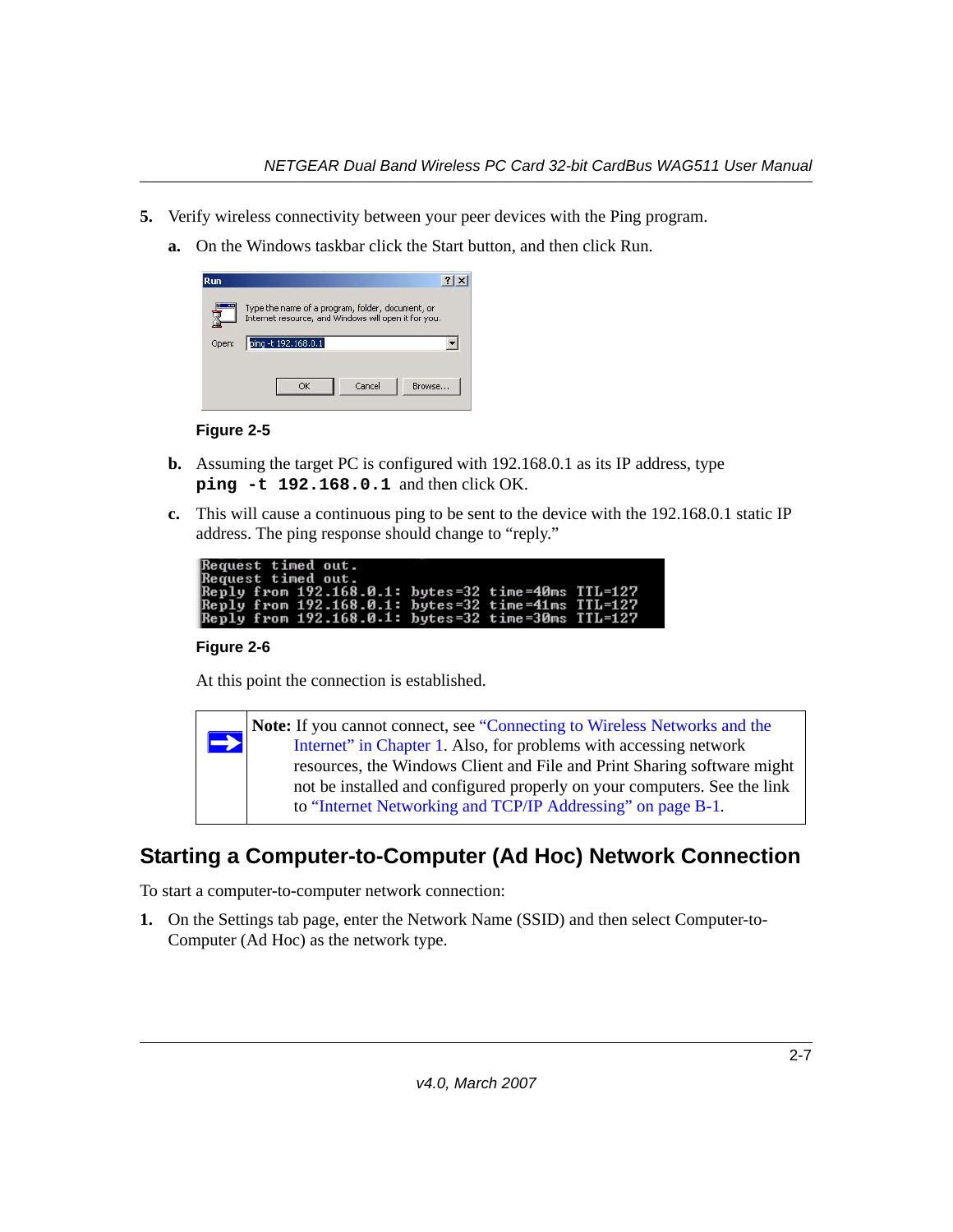**2.** Click Initiate Ad Hoc. The Ad Hoc Setting dialog box opens:

| <b>Ad Hoc Setting</b> |                                   |
|-----------------------|-----------------------------------|
|                       | Start Ad Hoc: 2.4GHz(802.11b/g) v |
|                       | Channel: Automatic                |
|                       | Cancel                            |

**Figure 2-7**

- **3.** In the Start Ad Hoc field, choose the wireless standard (802.11a, 802.11b, or 802.11g) for your Ad Hoc computer-to-computer network.
- **4.** For Channel field Automatic should work. If there is interference from another nearby wireless device, select a channel that is not being used by any other wireless networks. Use the Networks tab page to view the channels in use in your area.
- **5.** Click **OK**.

**Note:** The channel number differs depending on the country. The connection speed automatically defaults to the highest speed.

### <span id="page-29-0"></span>**Wireless Security**

Many networks use wireless security to encrypt wireless data communications. To connect to a network with wireless security you must set up the WAG511 Wireless PC Card with exactly the same wireless security settings. The WAG511 Wireless PC Card supports the following types of wireless security:

- Wi-Fi Protected Access 2 Pre-Shared Key (WPA2-PSK)
- Wi-Fi Protected Access Pre-Shared Key (WPA-PSK)
- Wired Equivalent Privacy (WEP)

For more information about wireless security, see the online document at: *<http://documentation.netgear.com/reference/enu/wireless/index.htm>*

In addition to the wireless security features, networks should use LAN network security features such as requiring a user name and password to access the shared resources in the network.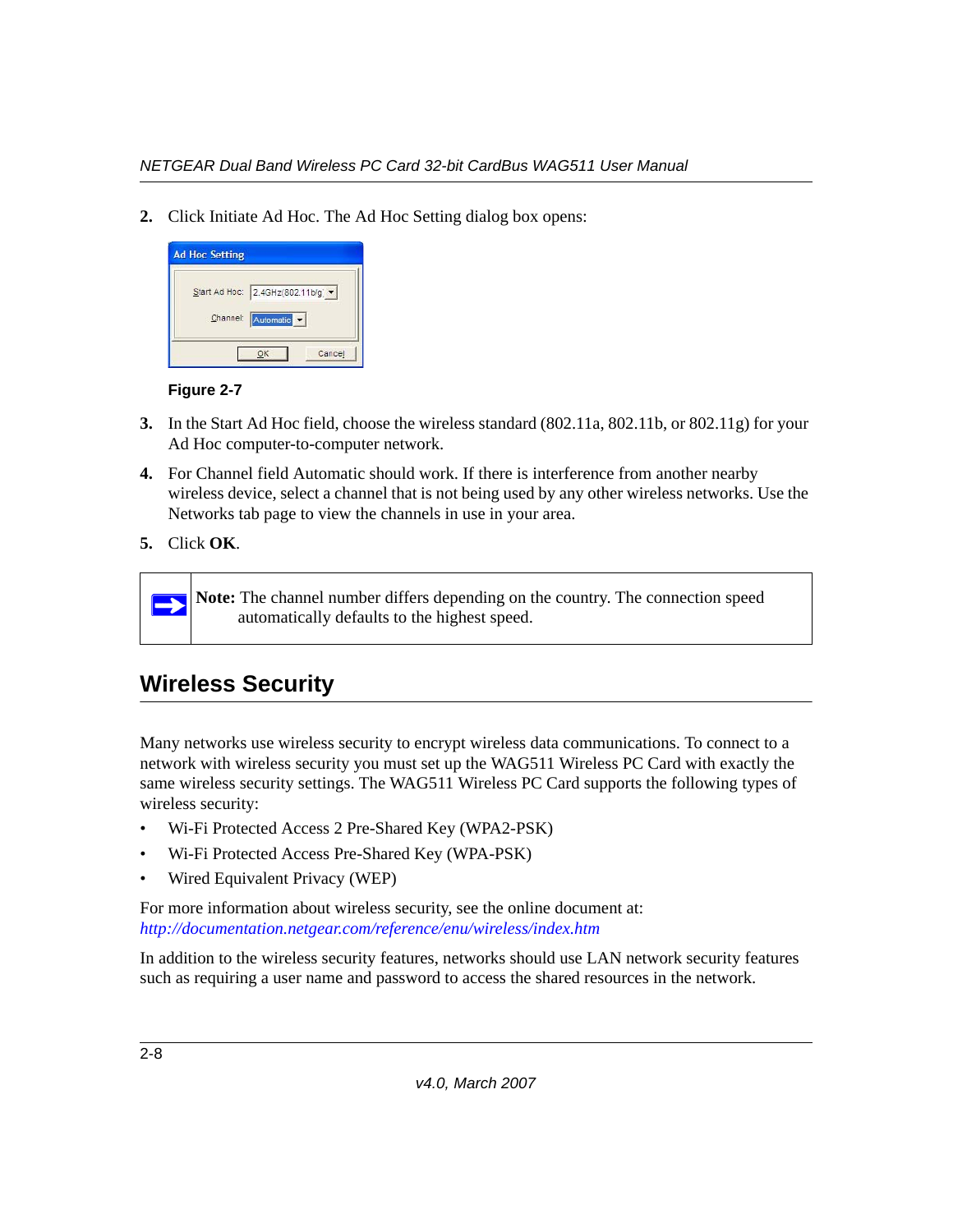#### <span id="page-30-0"></span>**Wireless Network Name (SSID) and Security Settings**

Print this page, fill in the configuration details, and keep it in a safe place for future reference. For an existing wireless network, the person who set up the network will be able to provide this information.

• **Network Name (SSID):** The Service Set Identification (SSID) identifies the wireless local area network. **Any (First available network)** is the default wireless network name (SSID). You may customize it using up to 32 alphanumeric characters. Write your customized wireless network name (SSID) on the line below:



**Note:** You must configure your WAG511 Wireless PC Card with the SSID used by the wireless access point. Otherwise the WAG511 Wireless PC Card and the access point will not be able to communicate with each other.

Wireless network name (SSID): \_\_\_\_\_\_\_\_\_\_\_\_\_\_\_\_\_\_\_\_\_\_\_\_\_\_\_\_\_\_

- If WEP Authentication is Used.
	- **WEP Encryption key size**. Select one: 64-bit or 128-bit. The encryption key size must the wireless network settings.
	- **Data Encryption (WEP) Keys**. There are two methods for creating WEP data encryption keys. Whichever method you use, record the key values in the spaces below.
		- **Passphrase method**. \_\_\_\_\_\_\_\_\_\_\_\_\_\_\_\_\_\_\_\_\_\_\_\_\_\_\_\_\_\_ These characters *are* case sensitive. Enter a word or group of printable characters and click the Generate Keys button. Not all wireless devices support the passphrase method.
		- **Manual method**. These values *are not* case sensitive. For 64-bit WEP, enter 10 hex digits (any combination of 0-9 or a-f). For 128-bit WEP, enter 26 hex digits.

 $Key 1:$   $Key 2:$   $key 2:$   $key 3:$   $key 4:$   $key 5:$   $key 6:$   $key 7:$   $key 7:$   $key 8:$   $key 9:$   $key 1:$   $key 1:$   $key 2:$   $key 1:$   $key 2:$   $key 3:$   $key 4:$   $key 5:$   $key 6:$   $key 7:$   $key 8:$   $key 9:$   $key 9:$   $key 9:$   $key 1:$   $key 1:$   $key 2:$   $key 1:$   $key 2:$   $key 1:$   $key 2$ 

- $Key 3:$   $Key 4:$
- If WPA2-PSK or WPA-PSK Authentication is Used.
	- **Passphrase:** These characters *are* case sensitive. Enter a word or group of printable characters. When you use WPA-PSK, the other devices in the network will not connect unless they are set to WPA-PSK as well and are configured with the correct Passphrase.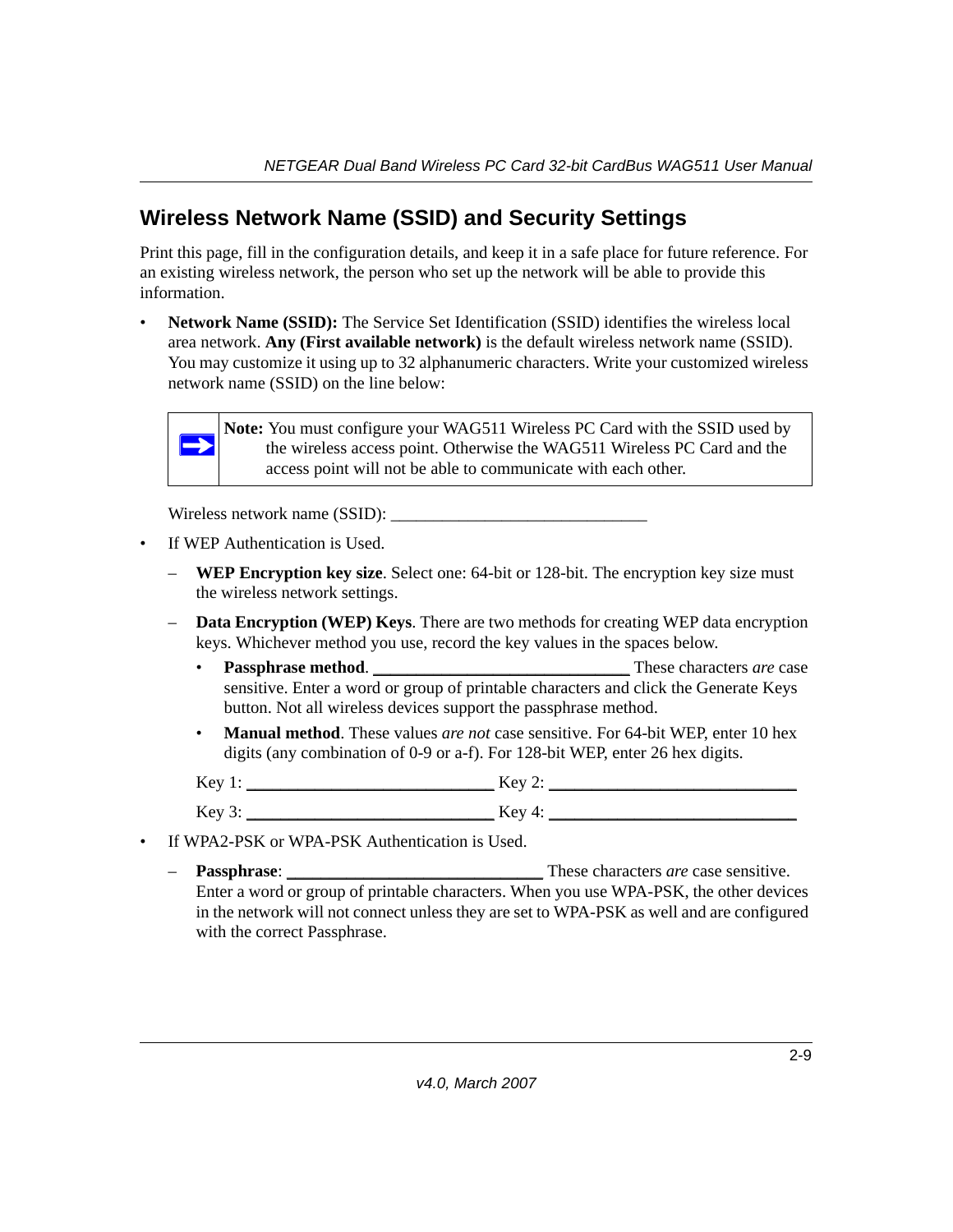#### <span id="page-31-0"></span>**Setting up WEP Encryption Security**

To configure WEP Encryption Security:

- **1.** Make sure that the NETGEAR software is installed and the WAG511 Wireless PC Card is fully inserted in the CardBus slot port in your computer.
- **2.** Use the **ight** icon to open the Smart Wireless Utility. The Settings tab page opens.

|                                                                                               | <b>To NETGEAR Smart Wizard Wireless Utility</b>                                          |                                                                                                                                                                            |                         |                           |
|-----------------------------------------------------------------------------------------------|------------------------------------------------------------------------------------------|----------------------------------------------------------------------------------------------------------------------------------------------------------------------------|-------------------------|---------------------------|
| Settings                                                                                      | <b>Networks</b>                                                                          | <b>Statistics</b>                                                                                                                                                          | About                   |                           |
| Profiles<br>NETGEAR<br>Network Name (SSID)-<br>NETGEAR<br>$\nabla \times \mathbf{A}$ AutoCell | Advanced Settings                                                                        | NETGEAR <sup>®</sup> Selected Adapter: NETGEAR WAG511 802.11a/b/g Dual Band V =<br>Save Profile<br>Security:<br>C Disable<br>$\checkmark$<br>C Create Key with Passphrase: | Delete Profile<br>G WEP | Advanced                  |
| Network Type<br>$\sqrt{2}$                                                                    | (Com) Access Point (Infrastructure)<br>Computer-to-computer (Ad Hoc)<br>Initiate Ad-Hoc- | Passphrase: netgear<br>F Enter Key Manually:<br>Key 1: - 48D69DA465                                                                                                        | Advanced Security       | $64 Bit$ $\sim$<br>64 Bit |
| 《中の                                                                                           | NETGEAR (00:D0:59:E1:18:FD)                                                              | ъ<br>Ch: 6(G)<br>54 Mbps                                                                                                                                                   | Signal <b>a a a a</b>   |                           |
| Help                                                                                          |                                                                                          | Apply                                                                                                                                                                      | Cancel                  | Close                     |

#### **Figure 2-8**

**3.** Enter the Profile name and Network Name (SSID). .



- **4.** In the Security section, select WEP, and then select the WEP encryption strength:
	- 64-bit WEP data encryption
	- 128-bit WEP data encryption



**Note:** Larger encryption keys require more processing and may slow the communications response times.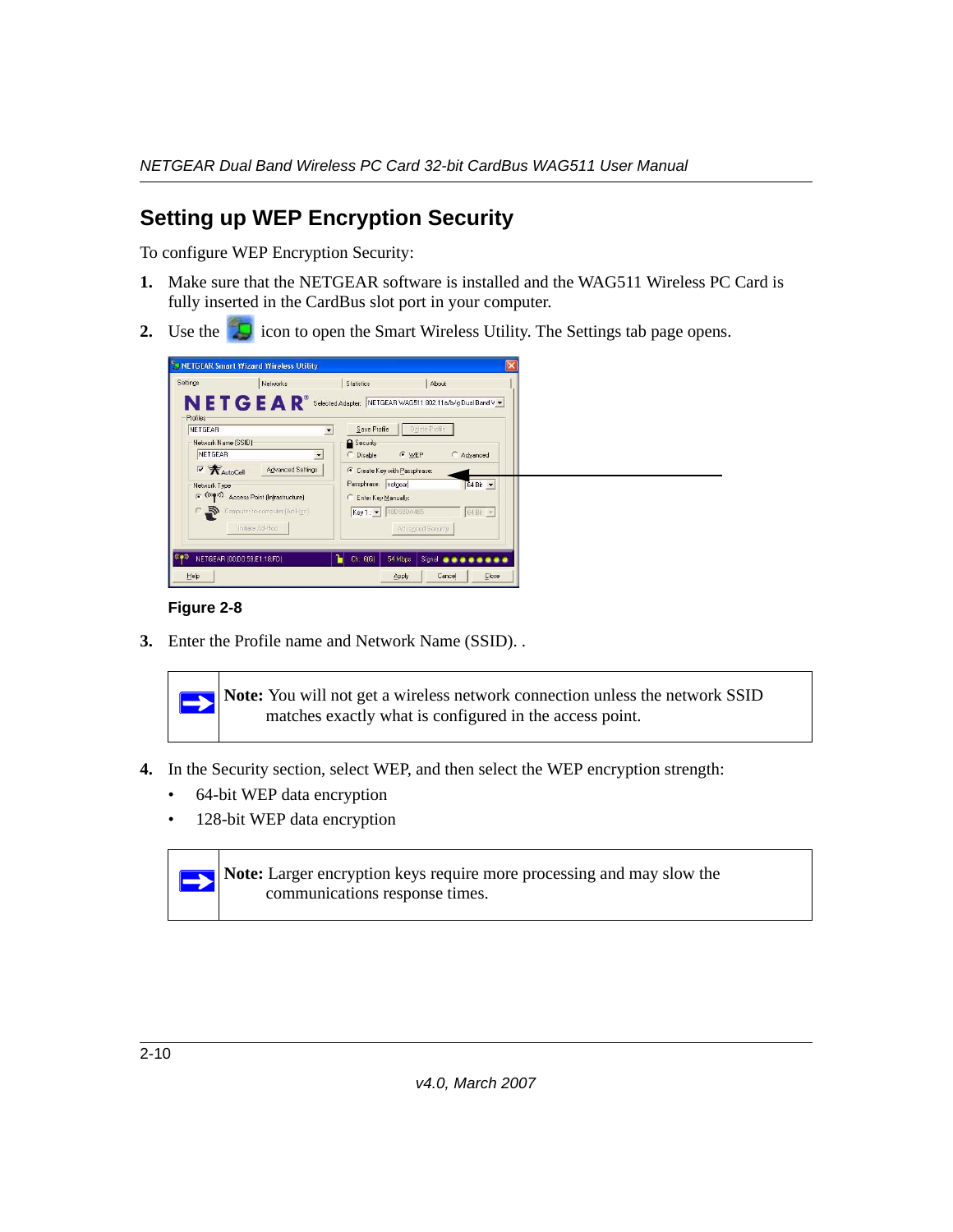**5.** Select Create with Passphrase and enter the passphrase. The configuration utility will automatically generate the WEP keys.



If the passphrase method is not available in the other devices, you must manually enter the keys to match exactly what is in the access point and other 802.11b wireless devices.

- **6.** To save your settings in a Profile, click Save Profile.
- **7.** Click **Apply**, and then click Close to exit the utility.

## <span id="page-32-0"></span>**Setting up Advanced Security**

Advanced Security includes WPA/WPA2, WPA/WPA2-PSK, 802.1x, and Cisco LEAP.

To configure Advanced security:

- **1.** Make sure the NETGEAR software is installed and the WAG511 Wireless PC Card is fully inserted in the CardBus slot in your computer.
- **2.** Use the **ight** icon to open the Smart Wireless Utility. The Settings tab page opens.
- **3.** Enter the profile and Network Name (SSID).



**Note:** You will not get a wireless network connection unless the SSID that you enter exactly matches the SSID used by the access point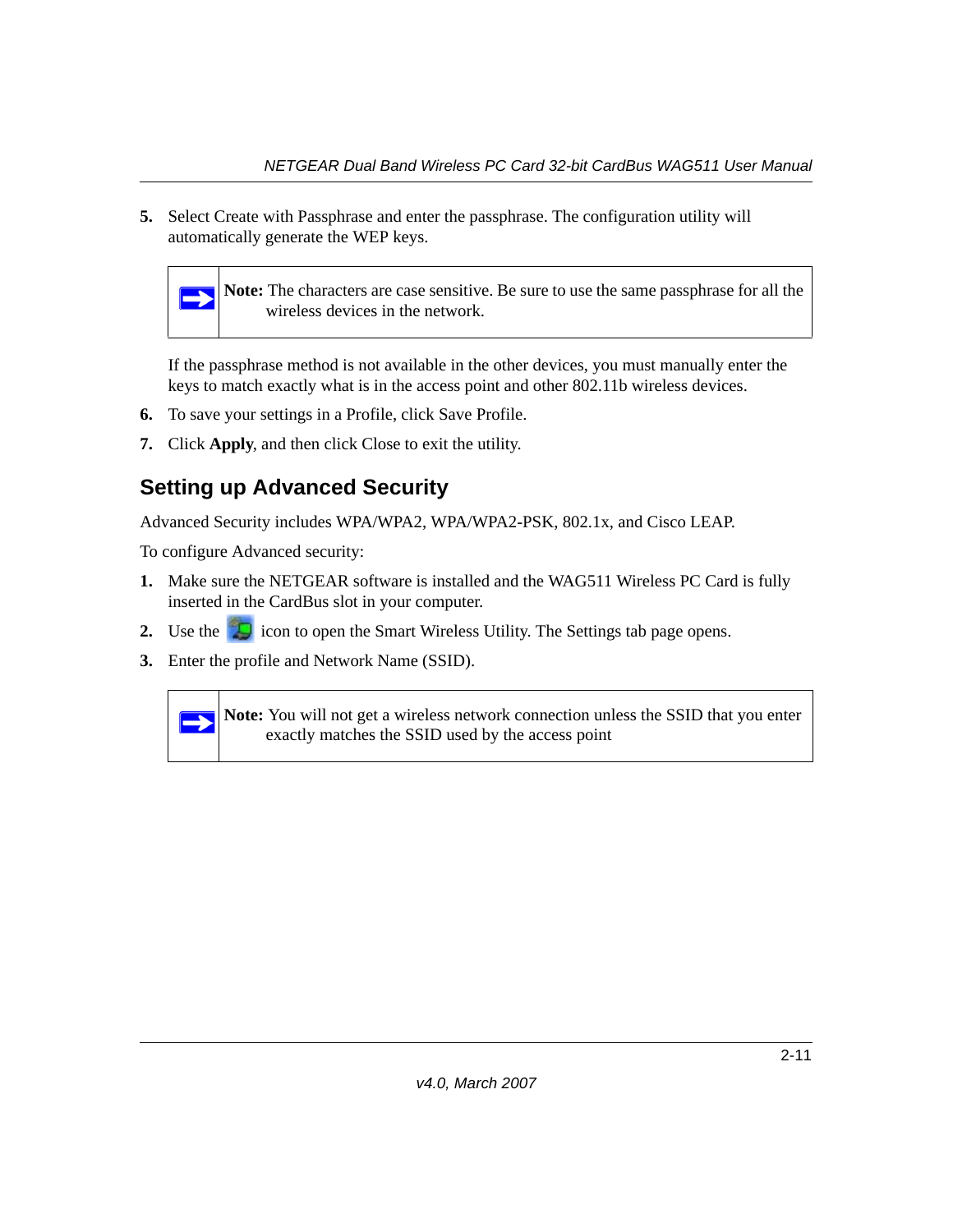**4.** In the Security section, click Advanced.



**Figure 2-9**

**5.** Select the type of wireless security for your network, and enter the security settings:

For more information about wireless security, see the online document: *[http://documentation.netgear.com/reference/enu/wireless/index.htm.](http://documentation.netgear.com/reference/enu/wireless/index.htm)*

**6.** Click Save Profile, click **Apply**, and then click Close to exit the Smart Wireless Utility.

## <span id="page-33-0"></span>**Advanced Settings**

To view Advanced Settings, click Advanced Settings on the Settings tab:

| Advanced                                       |     |                                                               |                             |
|------------------------------------------------|-----|---------------------------------------------------------------|-----------------------------|
| 2.4GHz Presentie: Auto                         |     | $\blacksquare$                                                |                             |
| Tranginit Power                                |     | 100%<br>$\blacktriangledown$                                  |                             |
| Eragmentation                    <br>Threshold |     |                                                               |                             |
|                                                | 256 | 2432                                                          | 2432                        |
| <b>RTS/CTS</b><br>Threshold                    |     | $-11111111$<br>$8 - 8 - 8$<br>$\rightarrow$<br>$-8$<br>$\sim$ | contract of the contract of |
|                                                |     |                                                               |                             |

#### **Figure 2-10**

These settings normally work in their default settings. Changing them is only recommended for advanced users who have a specific reason to adjust them.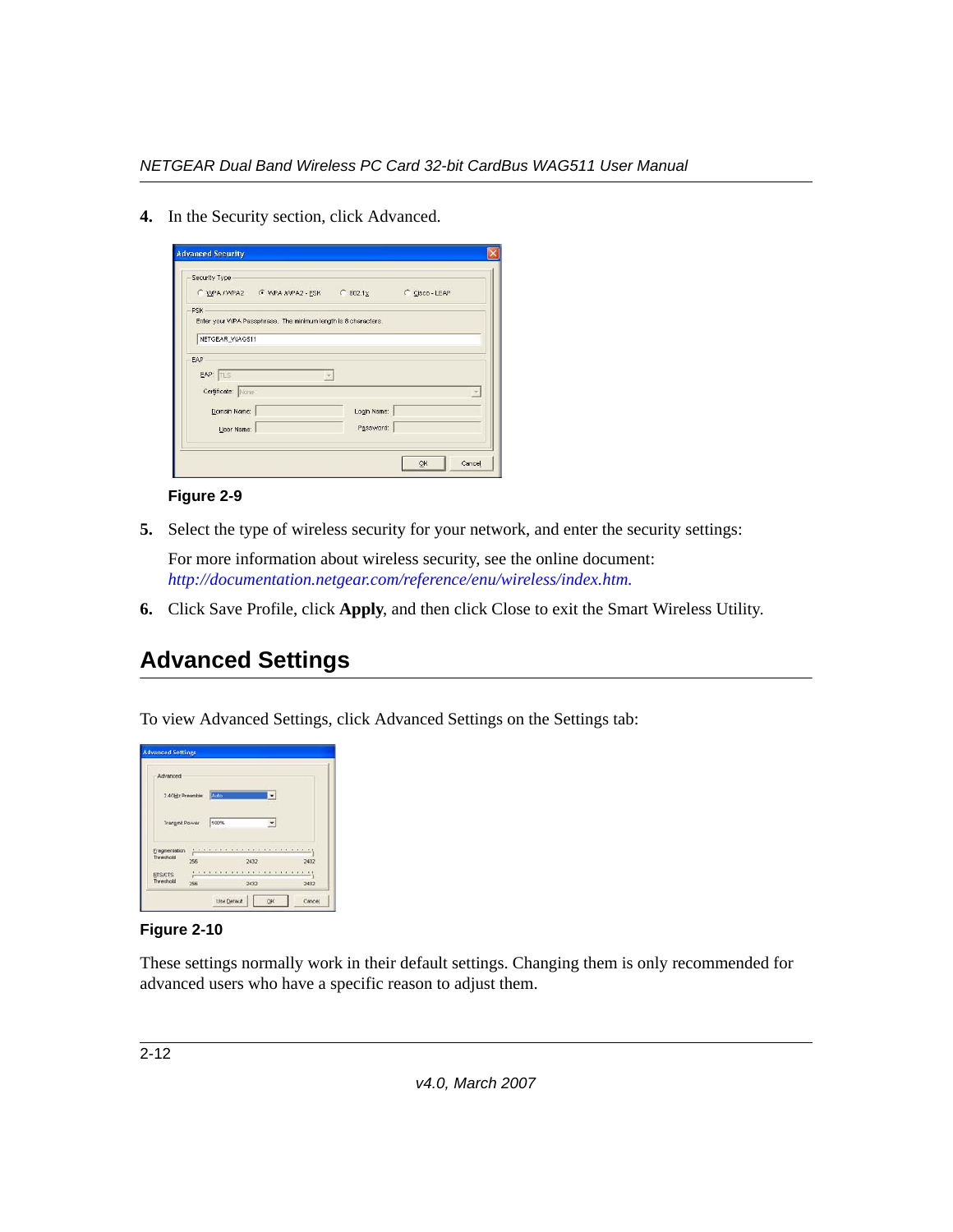### <span id="page-34-0"></span>**Statistics Page**

The Statistics page provides real-time and historical trend information on the data traffic and performance of your wireless adapter.



#### **Figure 2-11**

- **Transmit/Receive Performance (%):** A real-time graph identifying the total, receive, and transmit utilization as a percentage of the total possible.
- **Transmit, Receive, and Total (TxRx):** Radio buttons let you select whether to display the transmit performance, the receive performance, or both in the same graph.
- **Transmit Statistics:** Identifies transmit megabits per second (Mbps), transmit packets per second (Tx Packets/s), total transmitted packets, and transmit errors.
- **Receive Statistics:** Identifies receive megabits per second (Mbps), receive packets per second (Rx Packets/s), total received packets, and reception errors.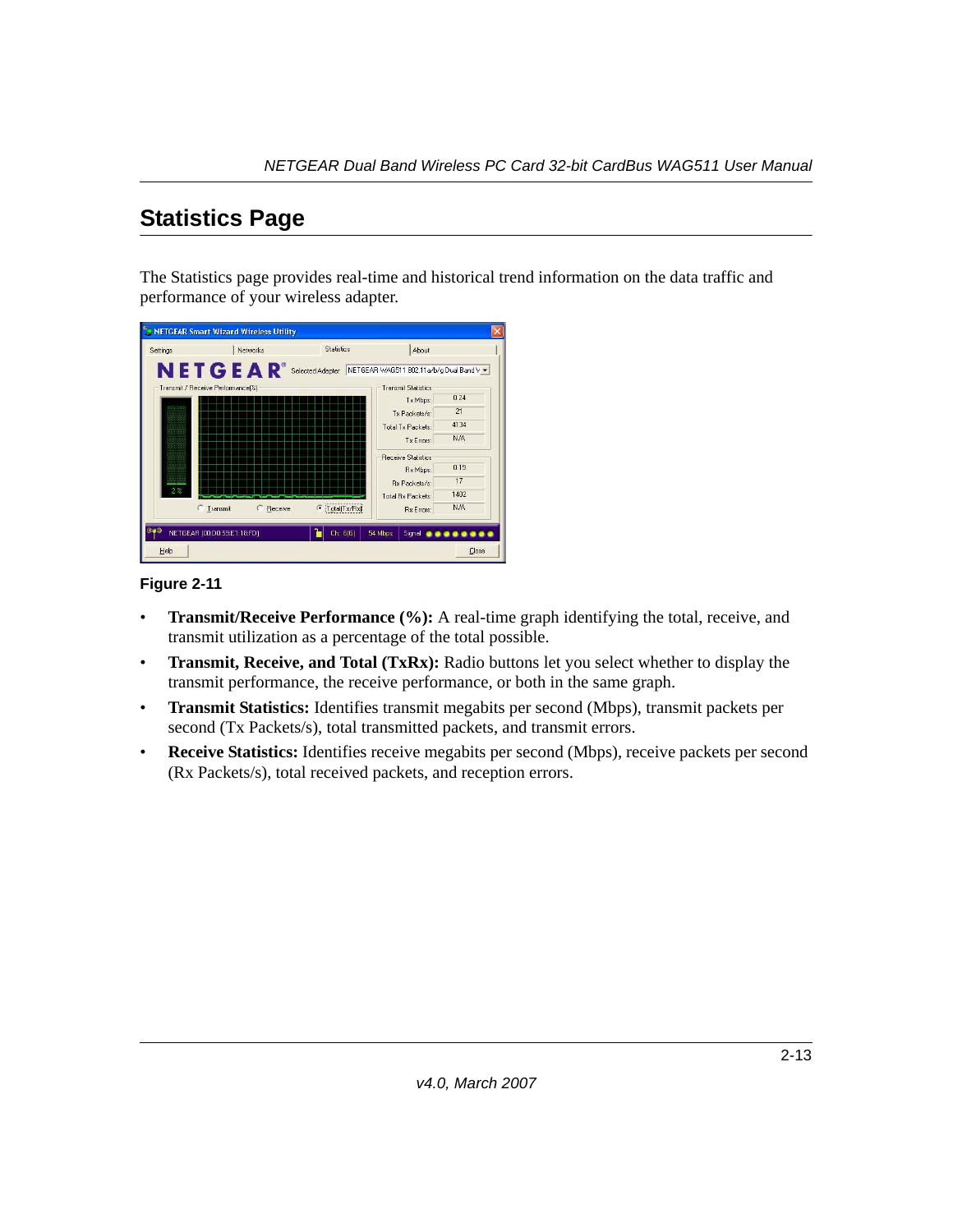## <span id="page-35-0"></span>**About Page**

The About page displays the current software version information.

| Settings                              | <b>Networks</b>          | Statistics        |       | Ahnut                                             |  |  |  |
|---------------------------------------|--------------------------|-------------------|-------|---------------------------------------------------|--|--|--|
|                                       | NETGEAR®                 | Selected Adapter: |       |                                                   |  |  |  |
|                                       | Everybody's connecting." |                   |       | NETGEAR WAG511 802.11a/b/g Dual Band Wireless P x |  |  |  |
| Network Connection                    |                          |                   |       |                                                   |  |  |  |
| Regional Domain:                      | <b>United States</b>     |                   |       |                                                   |  |  |  |
| <b>MAC Address:</b>                   | 00:0F:B5:0D:AA:54        |                   |       |                                                   |  |  |  |
| IP Address:                           | 192.168.1.8              |                   |       |                                                   |  |  |  |
| Software                              |                          |                   |       |                                                   |  |  |  |
| Driver Version:                       | 4.0.0.7097               |                   | Date: | Sep. 28, 2006                                     |  |  |  |
| AutoCell Version:                     | 1.1.0.42                 |                   | Date: | Dec. 22, 2004                                     |  |  |  |
| <b>Smart Wireless Version:</b>        | 4.1.0.1                  |                   | Date: | Oct. 4.2006                                       |  |  |  |
|                                       |                          |                   |       |                                                   |  |  |  |
| (0, 0)<br>NETGEAR (00:D0:59:E1:18:FD) |                          | Ch: 6(G)          |       | 54 Mbps<br>Signal                                 |  |  |  |

#### **Figure 2-12**

The following information is displayed in the About page:

- **Regional Domain:** This is the region setting for the wireless adapter. The approved channels for the region are automatically scanned. Governments regulate the channels used for wireless transmission. Operating the wireless adapter in a different region may violate local laws.
- **MAC Address:** The MAC address of the adapter. The Media Access Control address is a unique 48-bit hardware address assigned to every network interface card. Some wireless networks will restrict access based on a list of known MAC addresses. If you are communicating with such a network, you would have to provide the address shown here to the network administrator before you would be allowed to connect. Restricting access by MAC address adds an obstacle against unwanted access to your network. However, unless you use data encryption security, the data broadcast over the wireless link is fully exposed.
- **IP Address:** The IP address assigned to this adapter.
- **Driver Version:** The wireless adapter driver version.
- **Autocell Version:** The Autocell version.
- **Smart Wireless Utility:** The version and release date of the Smart Wireless Utility.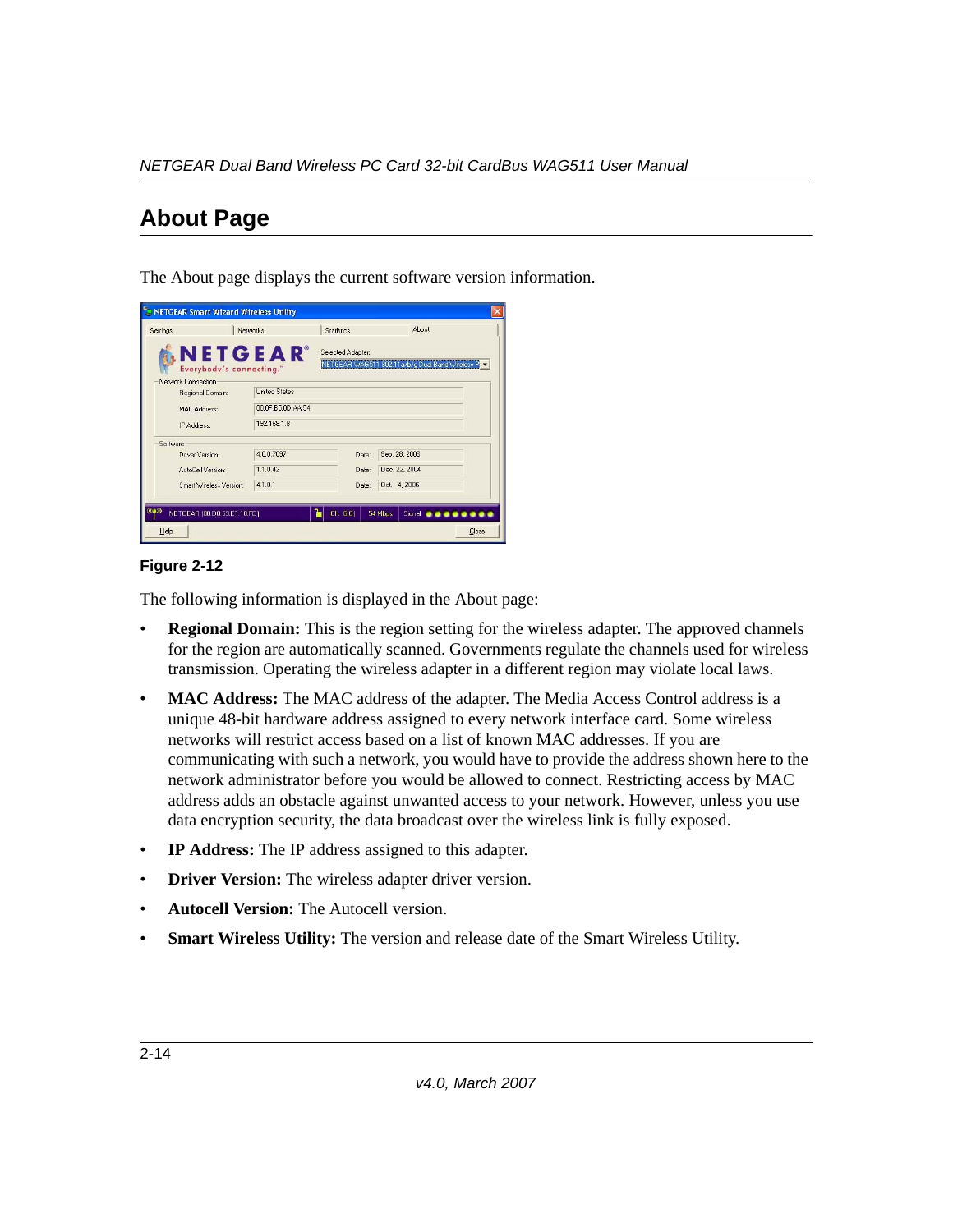## <span id="page-36-2"></span>**Chapter 3 Troubleshooting**

<span id="page-36-0"></span>Use the information below to solve common problems you may encounter. Also, refer to the knowledge base on the NETGEAR website at *<http://www.netgear.com/support/main.asp>*.

## <span id="page-36-1"></span>**Troubleshooting Tips**

| <b>Problem</b>                                                                                              | <b>Action</b>                                                                                                                                                                                                                                                                                                                                                                                                                                     |
|-------------------------------------------------------------------------------------------------------------|---------------------------------------------------------------------------------------------------------------------------------------------------------------------------------------------------------------------------------------------------------------------------------------------------------------------------------------------------------------------------------------------------------------------------------------------------|
| The WAG511 LEDs are not lit.                                                                                | The WAG511 is not fully inserted in the CardBus slot, or the<br>WAG511 software is not loaded.<br>• Remove and reinsert the WAG511.<br>• Check the Windows device manager to see if the WAG511<br>is recognized and enabled. Reload the WAG511 software, if<br>necessary.<br>• Try to install the WAG511 in a different CardBus slot in your<br>computer if one is available.                                                                     |
| I cannot connect to an access point.<br>The access point is available and there is<br>good signal strength. | • Make sure the access point is powered on.<br>• If the access point is WPA-PSK protected, you need the<br>correct WPA-PSK passphrase. Otherwise, the WAG511 will<br>still be connected to the previous access point and you will<br>not be able to change to the WPA-PSK access point.<br>• If the access point is WEP protected (either 64 or 128 bit<br>encryption), you will be prompted to enter the WEP<br>encryption security information. |
| Throughput is only 54 Mbps.                                                                                 | The WAG511 Wireless PC Card can operate at faster speeds.<br>You are probably connecting to a standard 802.11g network.                                                                                                                                                                                                                                                                                                                           |
| The Smart Wizard keeps asking me to save<br>settings.                                                       | If you change the settings the Smart Wizard offers you the<br>chance to save the changes. To avoid this prompt, simply click<br>Apply before you close the Smart Wizard.                                                                                                                                                                                                                                                                          |
| Two WAG511 icons are in the system tray.                                                                    | You have an older software version installed on your system<br>and it needs to be removed. See "Removing the WAG511<br>Software" in Chapter 1 or "Upgrading the WAG511 Software"<br>in Chapter 1.                                                                                                                                                                                                                                                 |

#### **Table 3-1. Troubleshooting Tips**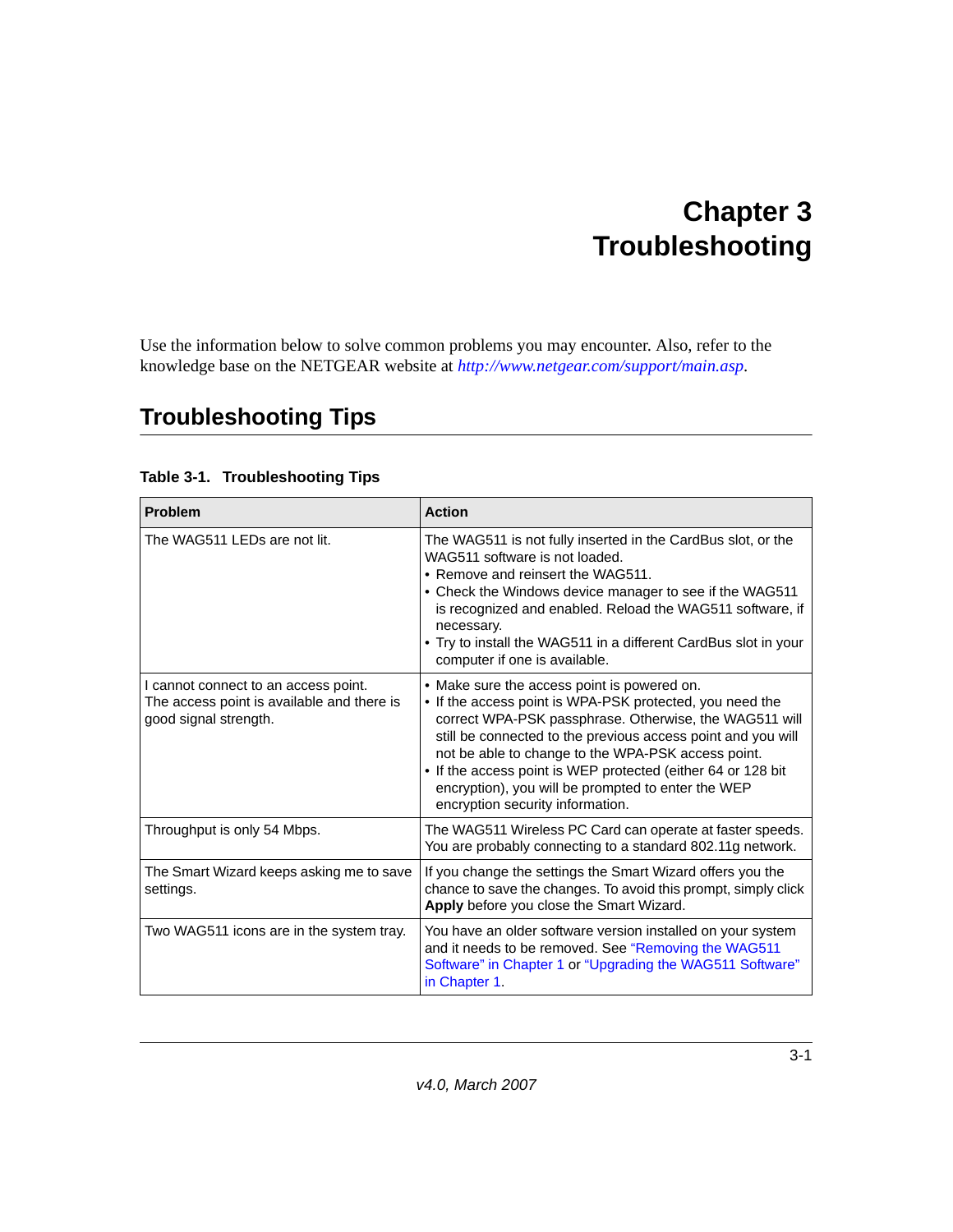|  | Table 3-1. Troubleshooting Tips (continued) |  |
|--|---------------------------------------------|--|
|--|---------------------------------------------|--|

| <b>Problem</b>                                                                                          | <b>Action</b>                                                                                                                                                                                                                                                                                                                                                                                                                                               |
|---------------------------------------------------------------------------------------------------------|-------------------------------------------------------------------------------------------------------------------------------------------------------------------------------------------------------------------------------------------------------------------------------------------------------------------------------------------------------------------------------------------------------------------------------------------------------------|
| I can connect to the access point, but not<br>the other computers on the network or to<br>the Internet. | This could be a physical layer problem or a network<br>configuration problem.<br>1. Check to make sure that the access point is physically<br>connected to the Ethernet network.<br>2. Make sure that the IP addresses and the Windows<br>networking parameters are all configured correctly. See<br>the link to "Internet Networking and TCP/IP Addressing" in<br>Appendix B.<br>3. Restart the cable or DSL modem, router, access point, and<br>computer. |
| Viewing the IP address.                                                                                 | To view the WAG511 Wireless PC Card IP address, click the<br>WAG511 icon to open the Smart Wizard. Then check the IP<br>address in the About page.                                                                                                                                                                                                                                                                                                          |
| No IP address is assigned to the WAG511<br>Wireless PC Card.                                            | This may occur if you upgraded your WAG511 Wireless PC<br>Card software and did not reboot your system.<br>• Either restart your computer, or connect to a different access<br>point.<br>• It does not usually help to shut down the Smart Wizard or<br>disable/enable the card.                                                                                                                                                                            |

## <span id="page-37-0"></span>**Ad Hoc Mode is Not Working Correctly**

You need to click the Initiate Ad Hoc button before you click **Apply**. Here is how you start an Ad Hoc network:

- **1.** Fill in the Network Name (SSID).
- **2.** Select the Computer-to-Computer (Ad Hoc) Network Type.
- **3.** Click Initiate Ad Hoc.
- **4.** Accept the default settings or make your changes and click OK.
- **5.** Click **Apply**.

**Note:** Be sure all computers in your Ad Hoc network are configured with static IP addresses in the same subnet.

 $\rightarrow$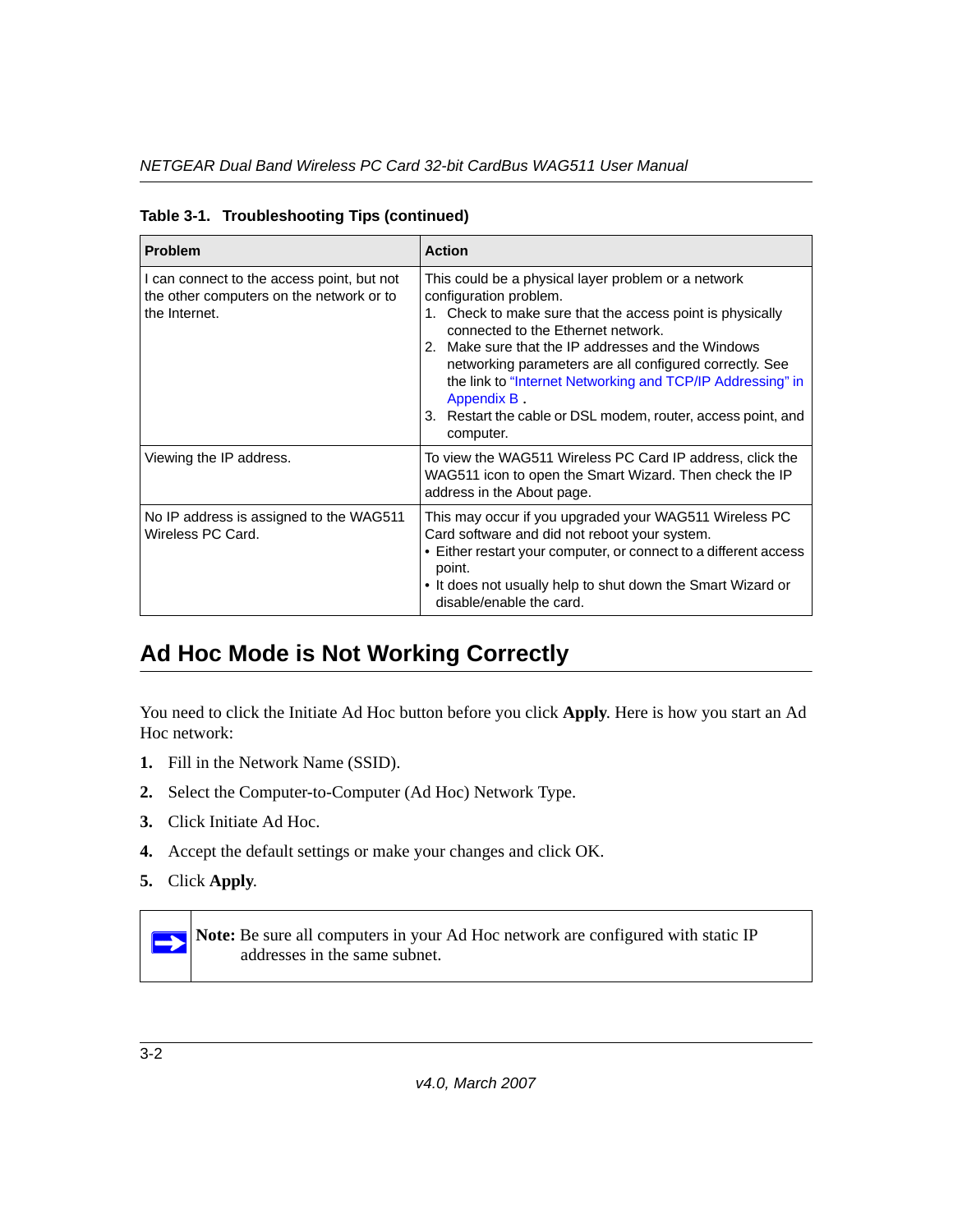## <span id="page-38-0"></span>**XP Professional and XP Home occasional connection problems**

Some WG511T XP users will experience inability to connect to the Internet, dropped wireless connections, or both after applying the Windows HotFix #Q815485 from the Windows XP Update Service.

You can delete the Q815485 from the Add or Remove Program utility in the Control Panel. (The Official name is Windows XP Hotfix (SP2) Q815485).

Follow this removal procedure:

- **1.** Click Start, point to Control Panel, and then double-click Add/Remove Programs.
- **2.** Click Windows XP Hotfix (SP2) Q815485, and then click Remove.
	- You may receive an error message that states that some program on the computer may not work correctly if the update is removed.
	- You can ignore this error message, and then click Yes to remove the update.
- **3.** Restart your computer and rerun the Smart Display Setup Wizard.

This should solve your connection issue. You can restore this hotfix by following the link below:

*[http://microsoft.com/downloads/details.aspx?FamilyId=009D8425-CE2B-47A4-ABEC-](http://microsoft.com/downloads/details.aspx?FamilyId=009D8425-CE2B-47A4-ABEC-274845DC9E91&displaylang=en)[274845DC9E91&displaylang=en](http://microsoft.com/downloads/details.aspx?FamilyId=009D8425-CE2B-47A4-ABEC-274845DC9E91&displaylang=en)*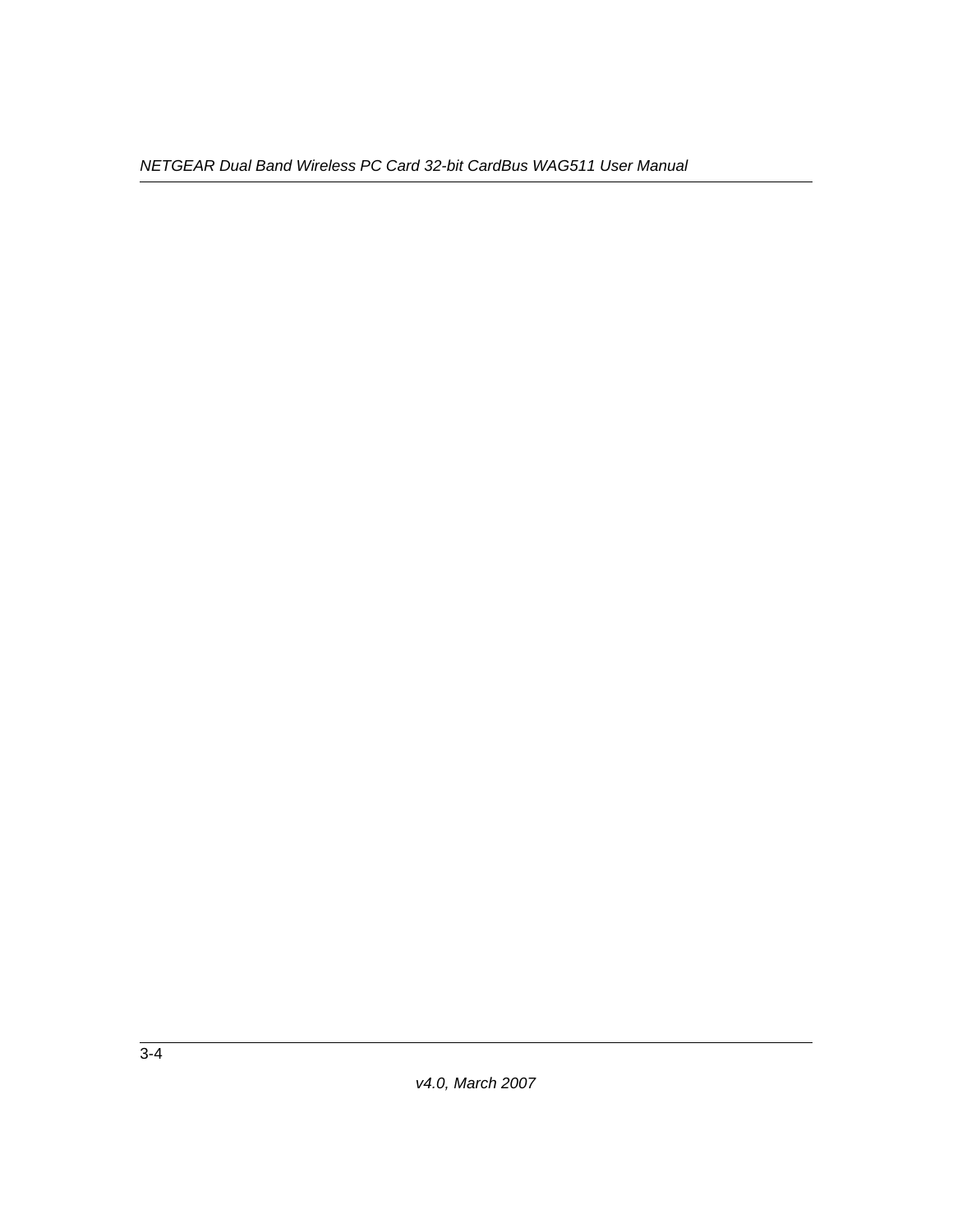## <span id="page-40-0"></span>**Appendix A Factory Default Settings and Technical Specifications**

This appendix provides factory default settings and technical specifications for the NETGEAR Dual Band Wireless PC Card 32-bit CardBus WAG511.

### <span id="page-40-1"></span>**Factory Default Settings**

The following table lists the default settings of your firewall.

| <b>Feature</b>                | <b>Description</b>               |
|-------------------------------|----------------------------------|
| <b>Smart Wizard</b>           | Enabled                          |
| <b>Wireless</b>               |                                  |
| <b>Wireless Communication</b> | Enabled                          |
| Wireless Network Name (SSID)  | Any (first available network)    |
| Security                      | Disabled                         |
| Network Type                  | Infrastructure                   |
| <b>Transmission Speed</b>     | Auto <sup>a</sup>                |
| Country/Region                | United States (varies by region) |
| <b>Operating Mode</b>         | a, g, and b                      |
| Data Rate                     | up to 108 Mbps                   |

a. Maximum wireless signal rate (IEEE Standard 802.11n draft specification). Actual throughput will vary. Network conditions and environmental factors, including volume of network traffic, building materials and construction, and network overhead, lower actual data throughput rate.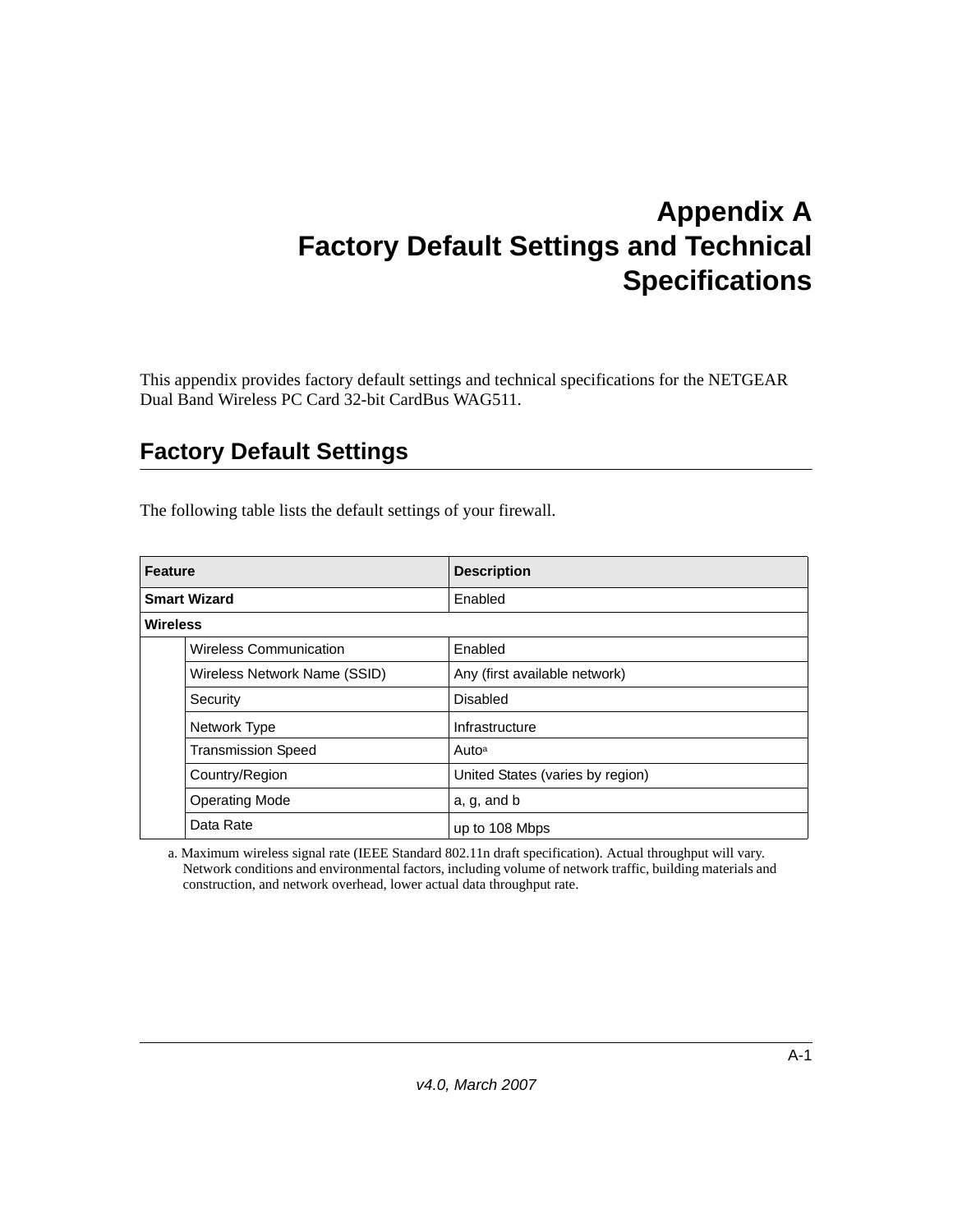## <span id="page-41-0"></span>**Technical Specifications**

The table below describes technical specifications for the NETGEAR Dual Band Wireless PC Card 32-bit CardBus WAG511

| Antennas                     | 2 integrated internal diversity antennas                                                                                                                                 |
|------------------------------|--------------------------------------------------------------------------------------------------------------------------------------------------------------------------|
| Standards                    | 802.11a, 802.11g, 802.11b                                                                                                                                                |
| Radio Data Rate              | Auto Rate sensing<br>• 802.11a: 6, 9, 12, 18, 24, 36, 48, 54, and 108Mpbs<br>$\bullet$ 80211b: 1, 2, 5.5, 6, 11<br>• 802.11g: 6, 9, 12, 18, 24, 36, 48, 54, and 108 Mbps |
| Frequency                    | 2.4-2.5 GHz and 5 GHz (DSS, CCK, and OFDM modulation)                                                                                                                    |
| Power                        | 3.3V Bus powered                                                                                                                                                         |
| Emissions                    | FCC, CE                                                                                                                                                                  |
| Bus interface                | CardBus                                                                                                                                                                  |
| Provided drivers             | Microsoft Vista, Windows XP, or Windows 2000                                                                                                                             |
| <b>Operating Environment</b> | Operating temperature 0-50 degrees C                                                                                                                                     |
| Encryption                   | 64-bit and 128-bit WEP data encryption; WPA                                                                                                                              |
| Warranty                     | Limited 1-year warranty                                                                                                                                                  |